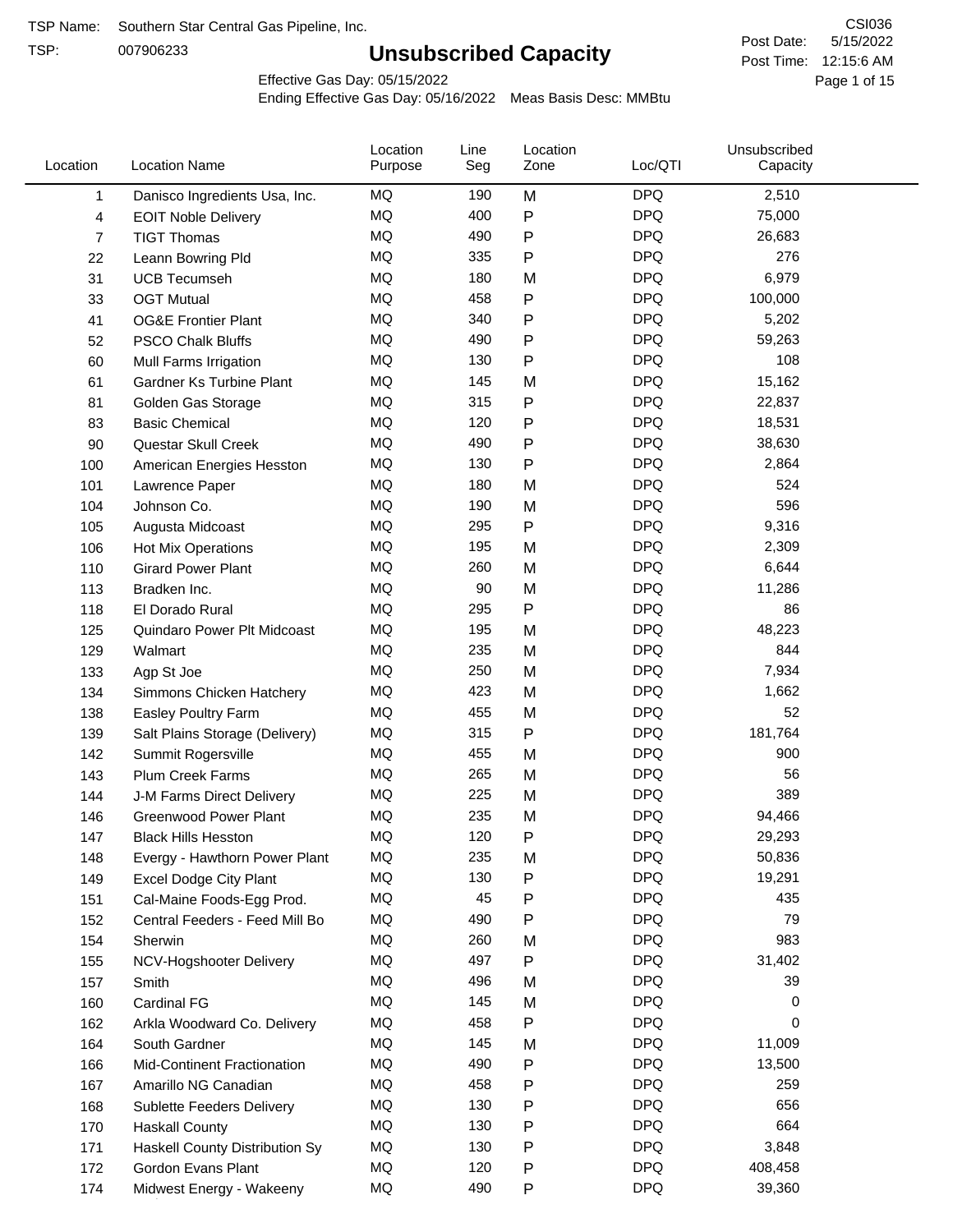TSP:

# **Unsubscribed Capacity**

5/15/2022 Page 2 of 15 Post Time: 12:15:6 AM CSI036 Post Date:

Effective Gas Day: 05/15/2022

| Location | <b>Location Name</b>                  | Location<br>Purpose | Line<br>Seg | Location<br>Zone | Loc/QTI    | Unsubscribed<br>Capacity |  |
|----------|---------------------------------------|---------------------|-------------|------------------|------------|--------------------------|--|
| 175      | <b>Industrial Park</b>                | MQ                  | 455         | M                | <b>DPQ</b> | 18,613                   |  |
| 176      | Uc Flint Oaks Hunt Club               | MQ                  | 498         | M                | <b>DPQ</b> | 3                        |  |
| 178      | ONG-Enid                              | MQ                  | 405         | P                | <b>DPQ</b> | 6,050                    |  |
| 179      | ONG-SW Oklahoma City                  | MQ                  | 340         | P                | <b>DPQ</b> | 33,833                   |  |
| 180      | <b>Superior Carney</b>                | <b>MQ</b>           | 390         | Ρ                | <b>DPQ</b> | 12,290                   |  |
| 181      | DCP NW Booster                        | <b>MQ</b>           | 390         | P                | <b>DPQ</b> | 3,761                    |  |
| 183      | <b>DCP West Edmond</b>                | <b>MQ</b>           | 400         | P                | <b>DPQ</b> | 2,865                    |  |
| 184      | <b>Constellation NewEnergy -</b>      | <b>MQ</b>           | 493         | M                | <b>DPQ</b> | 1,847                    |  |
| 185      | <b>Constellation NewEnergy -</b>      | MQ                  | 333         | P                | <b>DPQ</b> | 3,502                    |  |
| 186      | Dennis Langley                        | <b>MQ</b>           | 190         | M                | <b>DPQ</b> | 239                      |  |
| 189      | Dogwood Energy Power Plant            | MQ                  | 235         | M                | <b>DPQ</b> | 118,246                  |  |
| 193      | <b>KGS Cessna Delivery</b>            | MQ                  | 120         | P                | <b>DPQ</b> | 5,410                    |  |
| 195      | <b>Black Hills Lyons</b>              | <b>MQ</b>           | 45          | Ρ                | <b>DPQ</b> | 4,300                    |  |
| 197      | High Plains Ranch, LLC                | <b>MQ</b>           | 130         | Ρ                | <b>DPQ</b> | 1,180                    |  |
| 198      | West Drumright                        | <b>MQ</b>           | 390         | P                | <b>DPQ</b> | 3,216                    |  |
| 202      | Evergy - West Gardner                 | <b>MQ</b>           | 145         | M                | <b>DPQ</b> | 96,401                   |  |
| 203      | <b>Black Hills- Southern Terminal</b> | <b>MQ</b>           | 333         | P                | <b>DPQ</b> | 65                       |  |
| 204      | Welch                                 | MQ                  | 225         | M                | <b>DPQ</b> | 290                      |  |
| 206      | Arma-Girard-Pittsburg                 | <b>MQ</b>           | 260         | M                | <b>DPQ</b> | 29,402                   |  |
| 207      | Cher-Scam-W. Min-Carona-              | MQ                  | 260         | M                | <b>DPQ</b> | 546                      |  |
| 208      | <b>KGST Alden Interconnect</b>        | <b>MQ</b>           | 490         | P                | <b>DPQ</b> | 25,000                   |  |
| 501      | <b>Arkansas City</b>                  | <b>MQ</b>           | 333         | M                | <b>DPQ</b> | 16,895                   |  |
| 510      | Clearwater                            | <b>MQ</b>           | 120         | P                | <b>DPQ</b> | 492                      |  |
| 512      | <b>Conway Springs</b>                 | <b>MQ</b>           | 120         | P                | <b>DPQ</b> | 1,499                    |  |
| 525      | Harper                                | <b>MQ</b>           | 120         | P                | <b>DPQ</b> | 7,336                    |  |
| 530      | Kiowa                                 | MQ                  | 315         | P                | <b>DPQ</b> | 1,217                    |  |
| 540      | Oxford                                | <b>MQ</b>           | 333         | Ρ                | <b>DPQ</b> | 6,335                    |  |
| 590      | Wellington                            | <b>MQ</b>           | 333         | Ρ                | <b>DPQ</b> | 14,713                   |  |
| 610      | <b>Ks Prd Domestics</b>               | MQ                  | 120         | P                | <b>DPQ</b> | 82                       |  |
| 620      | Ok Prd Domestics                      | <b>MQ</b>           | 400         | P                | <b>DPQ</b> | 45                       |  |
| 710      | <b>Ks Mkt Domestics</b>               | <b>MQ</b>           | 90          | M                | <b>DPQ</b> | 961                      |  |
| 720      | Ok Mkt Domestics                      | MQ                  | 225         | M                | <b>DPQ</b> | 44                       |  |
| 730      | Mo Mkt Domestics                      | MQ                  | 455         | M                | <b>DPQ</b> | 8                        |  |
| 904      | Arnett                                | $\sf{MQ}$           | 458         | P                | <b>DPQ</b> | 1,069                    |  |
| 912      | Capron                                | $\sf{MQ}$           | 315         | Ρ                | <b>DPQ</b> | 110                      |  |
| 1103     | Olathe, KS                            | $\sf{MQ}$           | 190         | M                | <b>DPQ</b> | 92                       |  |
| 2008     | Barnsdall                             | MQ                  | 357         | Ρ                | <b>DPQ</b> | 839                      |  |
| 2009     | Bartlesville & Dewey                  | MQ                  | 357         | Ρ                | <b>DPQ</b> | 47,112                   |  |
| 2016     | Delaware                              | MQ                  | 497         | P                | <b>DPQ</b> | 224                      |  |
| 2056     | Nowata                                | MQ                  | 497         | Ρ                | <b>DPQ</b> | 7,113                    |  |
| 2064     | Pawhuska                              | $\sf{MQ}$           | 334         | Ρ                | <b>DPQ</b> | 7,755                    |  |
| 2101     | Vinita                                | MQ                  | 225         | M                | <b>DPQ</b> | 7,655                    |  |
| 3504     | Alden                                 | $\sf{MQ}$           | 490         | P                | <b>DPQ</b> | 185                      |  |
| 3508     | Barnard                               | $\sf{MQ}$           | 265         | M                | <b>DPQ</b> | 157                      |  |
| 3512     | Chase                                 | $\sf{MQ}$           | 45          | Ρ                | <b>DPQ</b> | 340                      |  |
| 3520     | Ellsworth                             | MQ                  | 265         | M                | <b>DPQ</b> | 1,692                    |  |
| 3524     | Frederick                             | MQ                  | 265         | M                | <b>DPQ</b> | 60                       |  |
| 3528     | Geneseo                               | $\sf{MQ}$           | 265         | M                | <b>DPQ</b> | 712                      |  |
| 3544     | Kanopolis                             | $\sf{MQ}$           | 265         | M                | <b>DPQ</b> | 457                      |  |
|          |                                       |                     |             |                  |            |                          |  |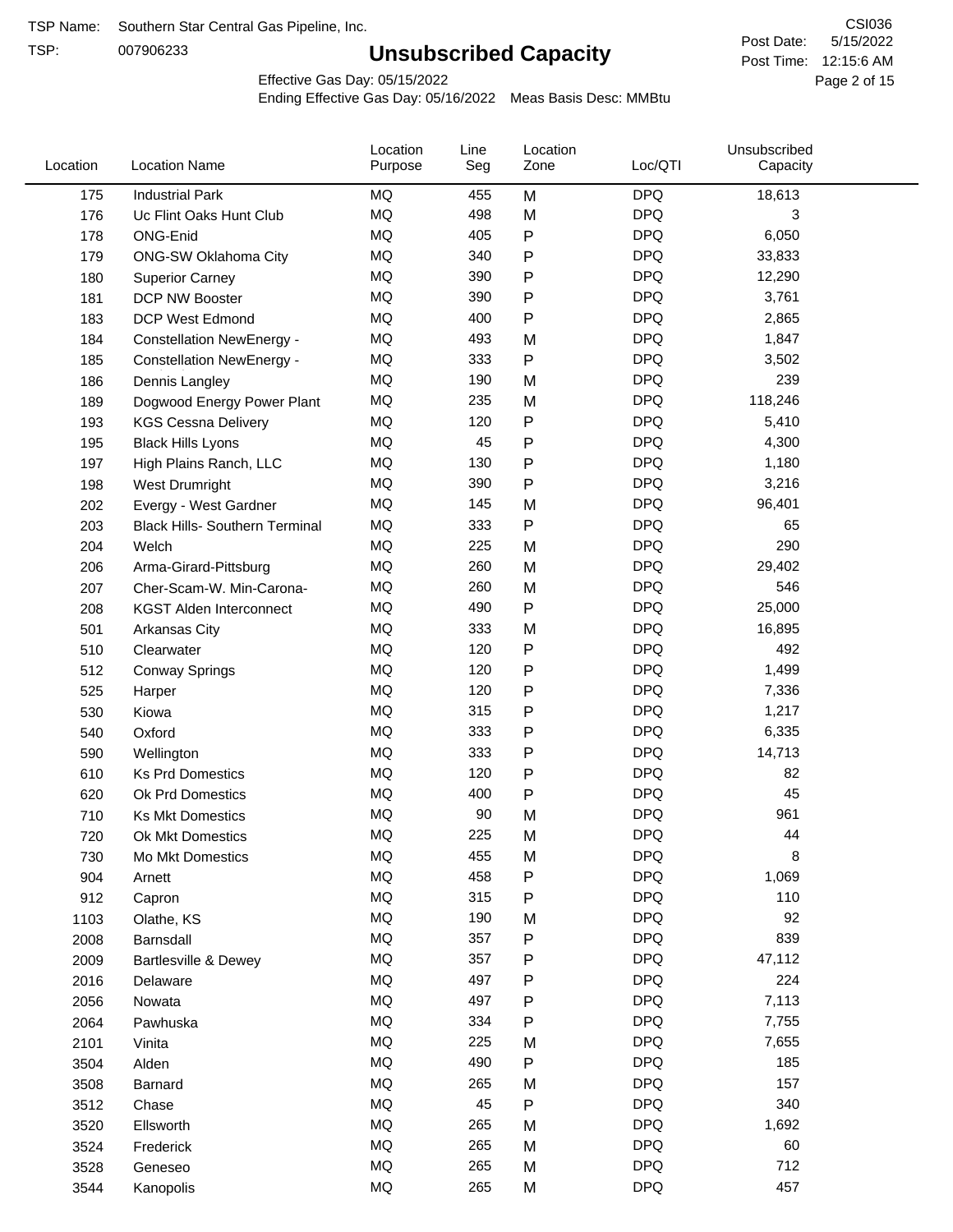TSP: 

# **Unsubscribed Capacity**

5/15/2022 Page 3 of 15 Post Time: 12:15:6 AM CSI036 Post Date:

Effective Gas Day: 05/15/2022

| Location | <b>Location Name</b>      | Location<br>Purpose | Line<br>Seg | Location<br>Zone | Loc/QTI    | Unsubscribed<br>Capacity |  |
|----------|---------------------------|---------------------|-------------|------------------|------------|--------------------------|--|
| 3548     | Lincoln                   | MQ                  | 265         | M                | <b>DPQ</b> | 4,528                    |  |
| 3551     | Lucas                     | MQ                  | 265         | M                | <b>DPQ</b> | 711                      |  |
| 3553     | Luray                     | MQ                  | 265         | M                | <b>DPQ</b> | 77                       |  |
| 3555     | Minneapolis               | <b>MQ</b>           | 265         | M                | <b>DPQ</b> | 1,424                    |  |
| 3572     | Raymond                   | <b>MQ</b>           | 490         | $\mathsf{P}$     | <b>DPQ</b> | 75                       |  |
| 3576     | Sylvan Grove              | <b>MQ</b>           | 265         | M                | <b>DPQ</b> | 134                      |  |
| 3588     | Vesper                    | MQ                  | 265         | M                | <b>DPQ</b> | 42                       |  |
| 3608     | Beloit                    | MQ                  | 265         | M                | <b>DPQ</b> | 12,605                   |  |
| 3610     | <b>Burr Oak</b>           | MQ                  | 265         | M                | <b>DPQ</b> | 168                      |  |
| 3612     | Cawker City               | MQ                  | 265         | M                | <b>DPQ</b> | 625                      |  |
| 3616     | Downs                     | MQ                  | 265         | M                | <b>DPQ</b> | 382                      |  |
| 3620     | Esbon                     | MQ                  | 265         | M                | <b>DPQ</b> | 63                       |  |
| 3624     | Formosa                   | MQ                  | 265         | M                | <b>DPQ</b> | 120                      |  |
| 3628     | Glen Elder                | <b>MQ</b>           | 265         | M                | <b>DPQ</b> | 125                      |  |
| 3640     | Jewell                    | MQ                  | 265         | M                | <b>DPQ</b> | 66                       |  |
| 3648     | Lebanon                   | MQ                  | 265         | M                | <b>DPQ</b> | 178                      |  |
| 3652     | Mankato                   | MQ                  | 265         | M                | <b>DPQ</b> | 1,807                    |  |
| 3654     | Montrose                  | <b>MQ</b>           | 265         | M                | <b>DPQ</b> | 192                      |  |
| 3660     | Osborne                   | <b>MQ</b>           | 265         | M                | <b>DPQ</b> | 4,776                    |  |
| 3676     | Smith Center              | MQ                  | 265         | M                | <b>DPQ</b> | 1,401                    |  |
| 4812     | Carthage, Jasper, & Lamar | MQ                  | 450         | M                | <b>DPQ</b> | 5,570                    |  |
| 5002     | East Liberty Receipt      | M <sub>2</sub>      | 260         | M                | <b>RPQ</b> | 42,602                   |  |
| 6565     | Murray Gil Plant          | MQ                  | 120         | P                | <b>DPQ</b> | 166,038                  |  |
| 6704     | Atlanta                   | MQ                  | 333         | M                | <b>DPQ</b> | 107                      |  |
| 6706     | Augusta & Leon            | MQ                  | 295         | P                | <b>DPQ</b> | 46,347                   |  |
| 6712     | Benton                    | MQ                  | 300         | M                | <b>DPQ</b> | 22                       |  |
| 6714     | Burden                    | <b>MQ</b>           | 333         | M                | <b>DPQ</b> | 137                      |  |
| 6716     | Cambridge                 | MQ                  | 333         | M                | <b>DPQ</b> | 83                       |  |
| 6720     | Dexter                    | MQ                  | 333         | M                | <b>DPQ</b> | 128                      |  |
| 6722     | Douglas                   | $\sf{MQ}$           | 295         | P                | <b>DPQ</b> | 4,069                    |  |
| 6724     | El Dorado                 | <b>MQ</b>           | 300         | M                | <b>DPQ</b> | 14,336                   |  |
| 6764     | Potwin                    | $\sf{MQ}$           | 300         | M                | <b>DPQ</b> | 125                      |  |
| 6780     | Towanda                   | MQ                  | 300         | M                | <b>DPQ</b> | 6                        |  |
| 6828     | Grenola                   | MQ                  | 333         | M                | <b>DPQ</b> | 127                      |  |
| 6852     | Madison                   | MQ                  | 140         | M                | <b>DPQ</b> | 379                      |  |
| 6860     | Olpe                      | MQ                  | 140         | M                | <b>DPQ</b> | 129                      |  |
| 7158     | <b>OFS Maysville</b>      | M <sub>2</sub>      | 385         | ${\sf P}$        | <b>RPQ</b> | 2,486                    |  |
| 9012     | Circleville               | MQ                  | 90          | M                | <b>DPQ</b> | 133                      |  |
| 9020     | Everest                   | $\sf{MQ}$           | 90          | M                | <b>DPQ</b> | 167                      |  |
| 9024     | Fairview                  | MQ                  | 90          | M                | <b>DPQ</b> | 171                      |  |
| 9026     | <b>Falls City</b>         | MQ                  | 90          | M                | <b>DPQ</b> | 12,490                   |  |
| 9032     | Hamlin                    | MQ                  | 90          | M                | <b>DPQ</b> | 50                       |  |
| 9034     | Hiawatha                  | MQ                  | 90          | M                | <b>DPQ</b> | 2,895                    |  |
| 9036     | Holton                    | MQ                  | 90          | M                | <b>DPQ</b> | 4,675                    |  |
| 9038     | Horton                    | MQ                  | 90          | M                | <b>DPQ</b> | 1,821                    |  |
| 9040     | Huron                     | MQ                  | 90          | M                | <b>DPQ</b> | 30                       |  |
| 9042     | Highland & Robinson       | MQ                  | 90          | M                | <b>DPQ</b> | 844                      |  |
| 9052     | Morrill                   | $\sf{MQ}$           | 90          | M                | <b>DPQ</b> | 228                      |  |
| 9054     | Muscotah                  | $\sf{MQ}$           | 90          | M                | <b>DPQ</b> | 612                      |  |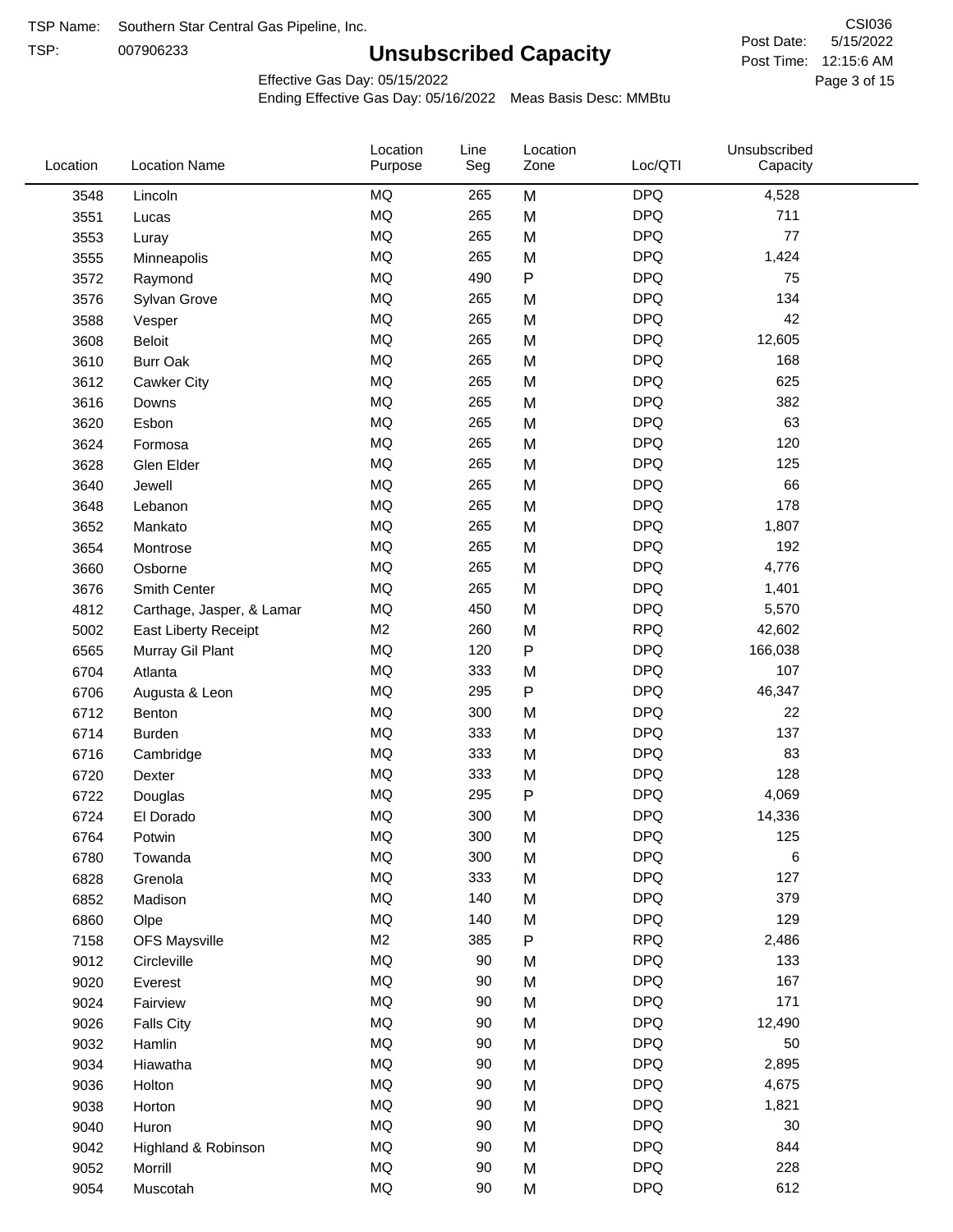TSP:

# **Unsubscribed Capacity**

5/15/2022 Page 4 of 15 Post Time: 12:15:6 AM CSI036 Post Date:

Effective Gas Day: 05/15/2022

| Location | <b>Location Name</b>            | Location<br>Purpose | Line<br>Seg | Location<br>Zone | Loc/QTI    | Unsubscribed<br>Capacity |  |
|----------|---------------------------------|---------------------|-------------|------------------|------------|--------------------------|--|
| 9057     | Netawaka                        | MQ                  | 90          | M                | <b>DPQ</b> | 48                       |  |
| 9059     | Nortonville & Winchester        | MQ                  | 180         | M                | <b>DPQ</b> | 12                       |  |
| 9064     | Oskaloosa                       | MQ                  | 180         | M                | <b>DPQ</b> | 177                      |  |
| 9066     | Ozawkie                         | <b>MQ</b>           | 180         | M                | <b>DPQ</b> | 231                      |  |
| 9075     | Reserve                         | <b>MQ</b>           | 90          | M                | <b>DPQ</b> | 72                       |  |
| 9079     | Sabetha                         | <b>MQ</b>           | 90          | M                | <b>DPQ</b> | 11,276                   |  |
| 9091     | <b>Valley Falls</b>             | <b>MQ</b>           | 180         | M                | <b>DPQ</b> | 1,271                    |  |
| 9093     | Wathena, Elwood & Troy          | <b>MQ</b>           | 250         | M                | <b>DPQ</b> | 6,996                    |  |
| 9095     | Whiting                         | MQ                  | 90          | M                | <b>DPQ</b> | 40                       |  |
| 9097     | Willis                          | <b>MQ</b>           | 90          | M                | <b>DPQ</b> | 208                      |  |
| 9657     | South Glavin, KS TB             | MQ                  | 145         | M                | <b>DPQ</b> | 36,000                   |  |
| 9835     | Hutchinson                      | MQ                  | 490         | ${\sf P}$        | <b>DPQ</b> | 279                      |  |
| 10731    | Chelin Pld                      | M <sub>2</sub>      | 315         | $\mathsf{P}$     | <b>RPQ</b> | 12,086                   |  |
| 10847    | Olathe, KS East TB              | <b>MQ</b>           | 145         | M                | <b>DPQ</b> | 1,000                    |  |
| 10997    | EGT Jane - Receipt              | M <sub>2</sub>      | 423         | M                | <b>RPQ</b> | 146,982                  |  |
| 11138    | Anr Brown Emergency             | M <sub>2</sub>      | 90          | M                | <b>RPQ</b> | 23,860                   |  |
| 11377    | Transwestern Canadian - Rec.    | M <sub>2</sub>      | 458         | $\mathsf{P}$     | <b>RPQ</b> | 56,705                   |  |
| 11435    | <b>OkTex Marsh Interconnect</b> | M <sub>2</sub>      | 458         | $\mathsf{P}$     | <b>RPQ</b> | 47,447                   |  |
| 11704    | Alba-Purcell-Neck City          | <b>MQ</b>           | 450         | M                | <b>DPQ</b> | 77                       |  |
| 11709    | Carl Junction                   | <b>MQ</b>           | 260         | M                | <b>DPQ</b> | 3,766                    |  |
| 11712    | Carterville                     | <b>MQ</b>           | 450         | M                | <b>DPQ</b> | 6,134                    |  |
| 11716    | Duenweg                         | <b>MQ</b>           | 450         | M                | <b>DPQ</b> | 1,984                    |  |
| 11740    | Joplin-Galloway                 | <b>MQ</b>           | 450         | M                | <b>DPQ</b> | 44,900                   |  |
| 11772    | <b>Reddings Mill</b>            | <b>MQ</b>           | 225         | M                | <b>DPQ</b> | 370                      |  |
| 11776    | Saginaw                         | <b>MQ</b>           | 450         | M                | <b>DPQ</b> | 82                       |  |
| 11778    | Smithfield                      | MQ                  | 260         | M                | <b>DPQ</b> | 50                       |  |
| 11779    | <b>Stones Corner</b>            | <b>MQ</b>           | 450         | M                | <b>DPQ</b> | 67                       |  |
| 11792    | Webb City                       | <b>MQ</b>           | 450         | M                | <b>DPQ</b> | 3,052                    |  |
| 12723    | DCP - Kingfisher                | M <sub>2</sub>      | 400         | $\sf P$          | <b>RPQ</b> | 12,876                   |  |
| 12782    | Herndon Pld                     | M <sub>2</sub>      | 333         | M                | <b>RPQ</b> | 2,822                    |  |
| 13011    | <b>OGT Mutual</b>               | M <sub>2</sub>      | 458         | P                | <b>RPQ</b> | 102,797                  |  |
| 13144    | Own Resources - Waverly         | M <sub>2</sub>      | 490         | P                | <b>RPQ</b> | 29,475                   |  |
| 13194    | <b>Superior Carney Plant</b>    | M <sub>2</sub>      | 390         | P                | <b>RPQ</b> | 36,616                   |  |
| 13565    | St. Francis                     | M <sub>2</sub>      | 490         | P                | <b>RPQ</b> | 17,798                   |  |
| 13604    | Olathe, KS Naval Base TB        | MQ                  | 190         | M                | <b>DPQ</b> | 4,000                    |  |
| 13644    | Kansas City, Kansas             | MQ                  | 115         | M                | <b>DPQ</b> | 170,108                  |  |
| 13735    | State Line Pld                  | M <sub>2</sub>      | 490         | P                | <b>RPQ</b> | 15,750                   |  |
| 13745    | Kansas City, MO                 | MQ                  | 195         | M                | <b>DPQ</b> | 165,756                  |  |
| 13746    | Grain Valley & Lake Lotawana    | MQ                  | 235         | M                | <b>DPQ</b> | 223,050                  |  |
| 13747    | Kentucky Avenue                 | MQ                  | 235         | M                | <b>DPQ</b> | 60,000                   |  |
| 13748    | 47th & 71st & Stateline         | MQ                  | 115         | M                | <b>DPQ</b> | 267,453                  |  |
| 13906    | Bonny Reservoir Pld             | M <sub>2</sub>      | 490         | P                | <b>RPQ</b> | 44,606                   |  |
| 14027    | Mullendore Pld                  | M <sub>2</sub>      | 335         | P                | <b>RPQ</b> | 6,646                    |  |
| 14155    | Chase County Pld                | M <sub>2</sub>      | 140         | M                | <b>RPQ</b> | 3,841                    |  |
| 14377    | DCP Mustang Plt                 | M <sub>2</sub>      | 340         | P                | <b>RPQ</b> | 11,744                   |  |
| 14391    | <b>REP - North Williams</b>     | M <sub>2</sub>      | 495         | M                | <b>RPQ</b> | 32,434                   |  |
| 14513    | Cimarron Pipeline               | M <sub>2</sub>      | 315         | ${\sf P}$        | <b>RPQ</b> | 9,761                    |  |
| 14872    | Own Resources - Wray            | M <sub>2</sub>      | 490         | P                | <b>RPQ</b> | 16,513                   |  |
| 14965    | CIG Riner                       | M <sub>2</sub>      | 490         | P                | <b>RPQ</b> | 51,538                   |  |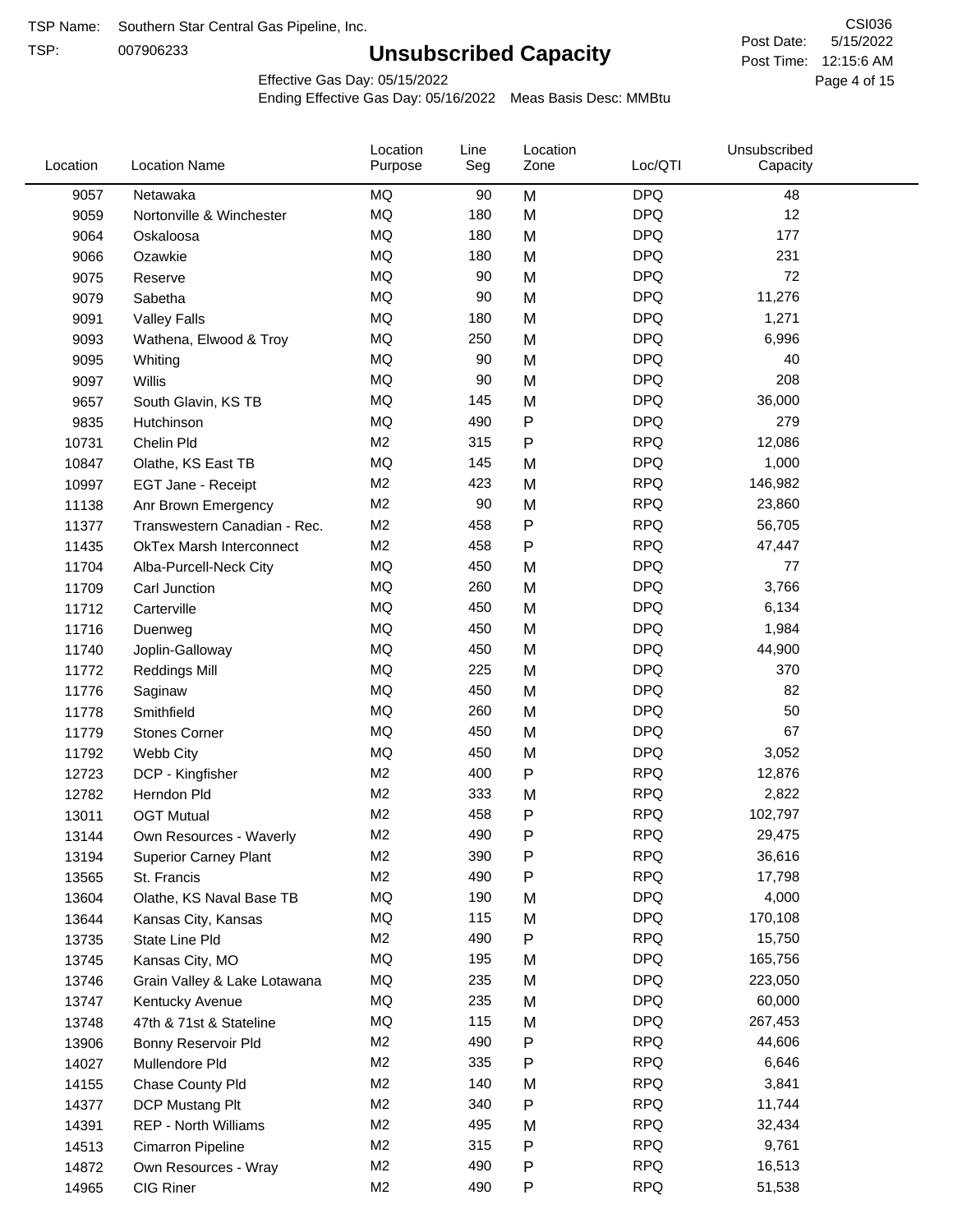TSP:

# **Unsubscribed Capacity**

5/15/2022 Page 5 of 15 Post Time: 12:15:6 AM CSI036 Post Date:

Effective Gas Day: 05/15/2022

| Location | <b>Location Name</b>               | Location<br>Purpose | Line<br>Seg | Location<br>Zone | Loc/QTI    | Unsubscribed<br>Capacity |  |
|----------|------------------------------------|---------------------|-------------|------------------|------------|--------------------------|--|
| 14971    | <b>KGST Ark River</b>              | M <sub>2</sub>      | 130         | P                | <b>RPQ</b> | 56,934                   |  |
| 15011    | <b>EOIT Noble</b>                  | M <sub>2</sub>      | 400         | P                | <b>RPQ</b> | 46,050                   |  |
| 15012    | Cleveland Mo                       | <b>MQ</b>           | 235         | M                | <b>DPQ</b> | 26                       |  |
| 15020    | East Lynne & Garden City           | MQ                  | 235         | M                | <b>DPQ</b> | 830                      |  |
| 15024    | Freeman                            | <b>MQ</b>           | 235         | M                | <b>DPQ</b> | 76                       |  |
| 15032    | Holden                             | MQ                  | 235         | M                | <b>DPQ</b> | 4,017                    |  |
| 15044    | Kingsville                         | <b>MQ</b>           | 235         | M                | <b>DPQ</b> | 41                       |  |
| 15050    | Lone Jack                          | MQ                  | 235         | M                | <b>DPQ</b> | 288                      |  |
| 15064    | Peculiar                           | <b>MQ</b>           | 235         | M                | <b>DPQ</b> | 2,265                    |  |
| 15066    | Pleasant Hill                      | <b>MQ</b>           | 235         | M                | <b>DPQ</b> | 4,776                    |  |
| 15117    | Hulah                              | M <sub>2</sub>      | 335         | ${\sf P}$        | <b>RPQ</b> | 2,730                    |  |
| 15142    | <b>EOIT McClain</b>                | M <sub>2</sub>      | 385         | P                | <b>RPQ</b> | 91,338                   |  |
| 15216    | Dearborn MO                        | MQ                  | 250         | M                | <b>DPQ</b> | 1,372                    |  |
| 15223    | Nimrod                             | M <sub>2</sub>      | 340         | ${\sf P}$        | <b>RPQ</b> | 23,446                   |  |
| 15236    | Questar Skull Creek                | M <sub>2</sub>      | 490         | P                | <b>RPQ</b> | 48,874                   |  |
| 15253    | DCP - Cimarron Plant               | M <sub>2</sub>      | 458         | P                | <b>RPQ</b> | 117,425                  |  |
| 15256    | New Market & Trimble               | <b>MQ</b>           | 250         | M                | <b>DPQ</b> | 92                       |  |
| 15266    | <b>CIG Floris</b>                  | M <sub>2</sub>      | 315         | P                | <b>RPQ</b> | 81,012                   |  |
| 15300    | <b>OFS Stateline</b>               | M <sub>2</sub>      | 458         | P                | <b>RPQ</b> | 48,284                   |  |
| 15343    | St. Francis Pld                    | M <sub>2</sub>      | 490         | P                | <b>RPQ</b> | 13,960                   |  |
| 15405    | Golden Gas Pld                     | M <sub>2</sub>      | 315         | P                | <b>RPQ</b> | 25,274                   |  |
| 15430    | Velma Gas Plant                    | M <sub>2</sub>      | 385         | P                | <b>RPQ</b> | 53,846                   |  |
| 15433    | Scout - Satanta                    | M <sub>2</sub>      | 130         | P                | <b>RPQ</b> | 185,442                  |  |
| 15857    | DCP - Sholem                       | M <sub>2</sub>      | 385         | P                | <b>RPQ</b> | 2,182                    |  |
| 15907    | Cowley Gas Systems, LLC            | M <sub>2</sub>      | 333         | M                | <b>RPQ</b> | 3,084                    |  |
| 16013    | South Olathe TB                    | MQ                  | 145         | M                | <b>DPQ</b> | 24,000                   |  |
| 16289    | Scout - Jayhawk                    | M <sub>2</sub>      | 130         | ${\sf P}$        | <b>RPQ</b> | 122,886                  |  |
| 16294    | Wamsutter - Echo Springs           | M <sub>2</sub>      | 490         | P                | <b>RPQ</b> | 223,278                  |  |
| 16376    | Salt Plains Storage                | M <sub>2</sub>      | 315         | P                | <b>RPQ</b> | 225,257                  |  |
| 16453    | <b>ETC Texas Pipeline Beaver</b>   | M <sub>2</sub>      | 315         | P                | <b>RPQ</b> | 86,510                   |  |
| 16478    | Envirotek Fuel Systems Inc         | M <sub>2</sub>      | 497         | P                | <b>RPQ</b> | 4,818                    |  |
| 16508    | Blue Jacket                        | <b>MQ</b>           | 225         | M                | <b>DPQ</b> | 81                       |  |
| 16516    | Commerce                           | MQ                  | 225         | M                | <b>DPQ</b> | 6,869                    |  |
| 16532    | Hockerville                        | <b>MQ</b>           | 225         | M                | <b>DPQ</b> | 219                      |  |
| 16534    | Quapaw                             | M <sub>2</sub>      | 225         | M                | <b>RPQ</b> | 29,362                   |  |
| 16552    | Miami                              | MQ                  | 225         | M                | <b>DPQ</b> | 28,664                   |  |
| 16562    | Republican                         | M <sub>2</sub>      | 490         | P                | <b>RPQ</b> | 108,219                  |  |
| 16568    | Quapaw                             | <b>MQ</b>           | 225         | M                | <b>DPQ</b> | 342                      |  |
| 16582    | EnergyVest - W Lenapah             | M <sub>2</sub>      | 225         | M                | <b>RPQ</b> | 17,625                   |  |
| 16583    | Cranor Tap                         | M <sub>2</sub>      | 497         | P                | <b>RPQ</b> | 6,060                    |  |
| 16584    | Oneok Westex Hemphill              | M <sub>2</sub>      | 458         | P                | <b>RPQ</b> | 39,428                   |  |
| 16592    | <b>TIGT Sugar Creek</b>            | M <sub>2</sub>      | 235         | M                | <b>RPQ</b> | 15,186                   |  |
| 16593    | <b>TIGT Glavin</b>                 | M <sub>2</sub>      | 190         | M                | <b>RPQ</b> | 113,678                  |  |
| 16604    | Osage Hills                        | M <sub>2</sub>      | 357         | Ρ                | <b>RPQ</b> | 10,303                   |  |
| 16620    | <b>ETC Texas Pipeline Canadian</b> | M <sub>2</sub>      | 458         | Ρ                | <b>RPQ</b> | 39,194                   |  |
| 16621    | <b>ETC Texas Pipeline Hemphill</b> | M <sub>2</sub>      | 458         | P                | <b>RPQ</b> | 61,340                   |  |
| 16667    | ECQ Pipeline - Powell              | M <sub>2</sub>      | 117         | M                | <b>RPQ</b> | 13,610                   |  |
| 16679    | Fox Plant                          | M <sub>2</sub>      | 385         | P                | <b>RPQ</b> | 5,174                    |  |
| 16746    | Roxanna                            | M <sub>2</sub>      | 495         | M                | <b>RPQ</b> | 4,505                    |  |
|          |                                    |                     |             |                  |            |                          |  |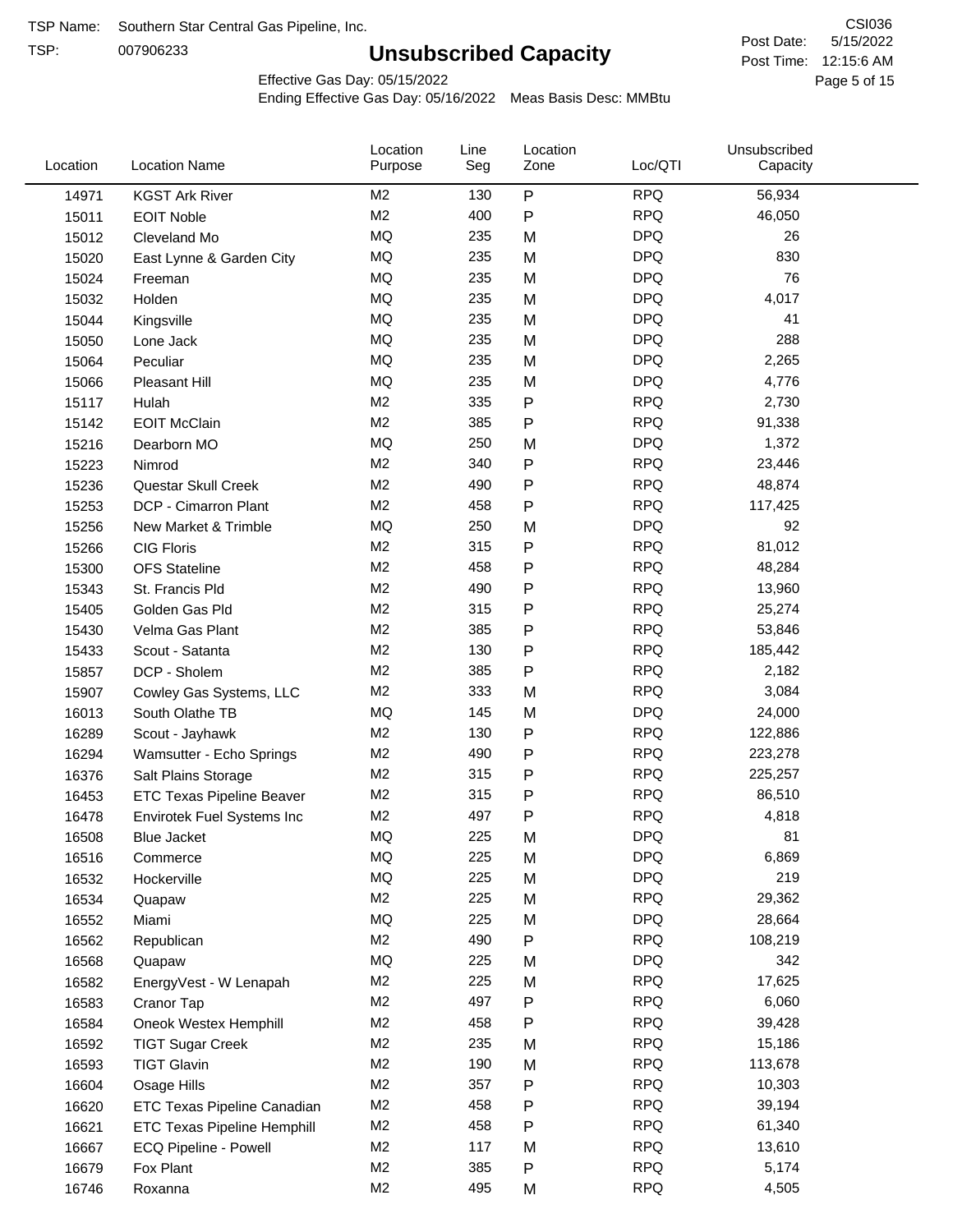TSP:

# **Unsubscribed Capacity**

5/15/2022 Page 6 of 15 Post Time: 12:15:6 AM CSI036 Post Date:

Effective Gas Day: 05/15/2022

| Location | <b>Location Name</b>             | Location<br>Purpose | Line<br>Seg | Location<br>Zone | Loc/QTI    | Unsubscribed<br>Capacity |
|----------|----------------------------------|---------------------|-------------|------------------|------------|--------------------------|
| 16747    | RedBud-Thayer Tap                | M <sub>2</sub>      | 495         | M                | <b>RPQ</b> | 4,872                    |
| 16750    | Dilworth Rms                     | M <sub>2</sub>      | 333         | $\mathsf{P}$     | <b>RPQ</b> | 5,334                    |
| 16757    | River Rock - Fireside            | M <sub>2</sub>      | 495         | M                | <b>RPQ</b> | 66,400                   |
| 16774    | River Rock - E Lenapah           | M <sub>2</sub>      | 225         | M                | <b>RPQ</b> | 17,605                   |
| 16794    | <b>NNG Kiowa</b>                 | M <sub>2</sub>      | 130         | $\mathsf{P}$     | <b>RPQ</b> | 73,872                   |
| 16798    | <b>Endeavor Energy Resources</b> | M <sub>2</sub>      | 225         | M                | <b>RPQ</b> | 9,982                    |
| 16802    | Sunwest                          | M <sub>2</sub>      | 117         | M                | <b>RPQ</b> | 6,183                    |
| 16806    | Bluco- East Wann                 | M <sub>2</sub>      | 225         | M                | <b>RPQ</b> | 8,850                    |
| 16807    | Bitter Creek Eckley Pld-Yuma     | M <sub>2</sub>      | 490         | $\mathsf{P}$     | <b>RPQ</b> | 35,096                   |
| 16812    | <b>RiverGas</b>                  | M <sub>2</sub>      | 95          | M                | <b>RPQ</b> | 5,590                    |
| 16813    | Cheyenne Plains - Sand Dune      | M <sub>2</sub>      | 130         | $\mathsf{P}$     | <b>RPQ</b> | 395,434                  |
| 16817    | <b>Midwest Energy</b>            | M <sub>2</sub>      | 495         | M                | <b>RPQ</b> | 7,179                    |
| 16819    | River Rock- Keeton               | M <sub>2</sub>      | 225         | M                | <b>RPQ</b> | 9,535                    |
| 16820    | Superior - Hemphill              | M <sub>2</sub>      | 458         | $\mathsf{P}$     | <b>RPQ</b> | 50,052                   |
| 16821    | Yuma West                        | M <sub>2</sub>      | 490         | $\mathsf{P}$     | <b>RPQ</b> | 15,688                   |
| 16822    | Jayhawk PLD                      | M <sub>2</sub>      | 95          | M                | <b>RPQ</b> | 4,292                    |
| 16824    | Coon Creek                       | M <sub>2</sub>      | 497         | $\mathsf{P}$     | <b>RPQ</b> | 8,858                    |
| 16835    | Shiloh                           | M <sub>2</sub>      | 495         | M                | <b>RPQ</b> | 8,573                    |
| 16836    | Evergy - South Harper            | MQ                  | 235         | M                | <b>DPQ</b> | 86,400                   |
| 16837    | <b>EKAE Ethanol Plant</b>        | MQ                  | 496         | M                | <b>DPQ</b> | 1,397                    |
| 16840    | Nearman Creek Power Plant        | <b>MQ</b>           | 195         | M                | <b>DPQ</b> | 28,800                   |
| 16844    | <b>Montgomery County</b>         | M <sub>2</sub>      | 260         | M                | <b>RPQ</b> | 8,000                    |
| 16848    | Colt-Liberty                     | M <sub>2</sub>      | 260         | M                | <b>RPQ</b> | 4,000                    |
| 16849    | City of Mulvane Power Plant      | MQ                  | 120         | $\mathsf{P}$     | <b>DPQ</b> | 2,880                    |
| 16850    | Escalera - Cow Creek             | M <sub>2</sub>      | 490         | $\mathsf{P}$     | <b>RPQ</b> | 66,094                   |
| 16852    | Southeastern KS P/L Wilson       | M <sub>2</sub>      | 495         | M                | <b>RPQ</b> | 60,000                   |
| 16857    | Superior - Cashion               | M <sub>2</sub>      | 400         | $\mathsf{P}$     | <b>RPQ</b> | 10,482                   |
| 16862    | Superior - Perkins               | M <sub>2</sub>      | 390         | $\mathsf{P}$     | <b>RPQ</b> | 21,660                   |
| 16865    | RedBud-Mound Valley              | M <sub>2</sub>      | 260         | M                | <b>RPQ</b> | 8,000                    |
| 16871    | <b>TIGT Grant</b>                | M <sub>2</sub>      | 130         | Ρ                | <b>RPQ</b> | 50,000                   |
| 16872    | River Rock - Jayhawk             | M <sub>2</sub>      | 495         | M                | <b>RPQ</b> | 57,579                   |
| 16873    | Layne Energy Sycamore            | M <sub>2</sub>      | 495         | M                | <b>RPQ</b> | 15,000                   |
| 16875    | Crenshaw Road                    | MQ                  | 455         | M                | <b>DPQ</b> | 33,611                   |
| 16877    | Acme Energy Services, Inc.       | M <sub>2</sub>      | 260         | M                | <b>RPQ</b> | 8,000                    |
| 16880    | Cottonwood                       | M <sub>2</sub>      | 235         | M                | <b>RPQ</b> | 1,000                    |
| 16883    | Cherryvale Boorigie PLd          | M <sub>2</sub>      | 495         | M                | <b>RPQ</b> | 34,135                   |
| 16884    | <b>Keystone Delivery</b>         | <b>MQ</b>           | 390         | P                | <b>DPQ</b> | 6,067                    |
| 16890    | ADM/Deerfield                    | MQ                  | 95          | M                | <b>DPQ</b> | 6,078                    |
| 16891    | <b>KP Liberty</b>                | M <sub>2</sub>      | 260         | M                | <b>RPQ</b> | 8,300                    |
| 16897    | REP - South Williams             | M <sub>2</sub>      | 117         | M                | <b>RPQ</b> | 30,198                   |
| 16905    | NEOK Production Company,         | M <sub>2</sub>      | 225         | M                | <b>RPQ</b> | 7,970                    |
| 16908    | River Rock - Ft. Scott           | M <sub>2</sub>      | 495         | M                | <b>RPQ</b> | 54,600                   |
| 16911    | Evergy - Lake Road               | MQ                  | 250         | M                | <b>DPQ</b> | 34,400                   |
| 16912    | Targa - Waynoka                  | M <sub>2</sub>      | 315         | Ρ                | <b>RPQ</b> | 157,111                  |
| 16916    | Kansas Ethanol, LLC              | MQ                  | 490         | P                | <b>DPQ</b> | 3,500                    |
| 16917    | Downstream Casino                | MQ                  | 225         | M                | <b>DPQ</b> | 1,510                    |
| 16918    | Show Me Ethanol                  | MQ                  | 425         | M                | <b>DPQ</b> | 6,623                    |
| 16922    | <b>Timberline Energy</b>         | M <sub>2</sub>      | 340         | Ρ                | <b>RPQ</b> | 6,846                    |
| 16923    | <b>Mid-Continent Market</b>      | MQ                  | 120         | P                | <b>DPQ</b> | 30,000                   |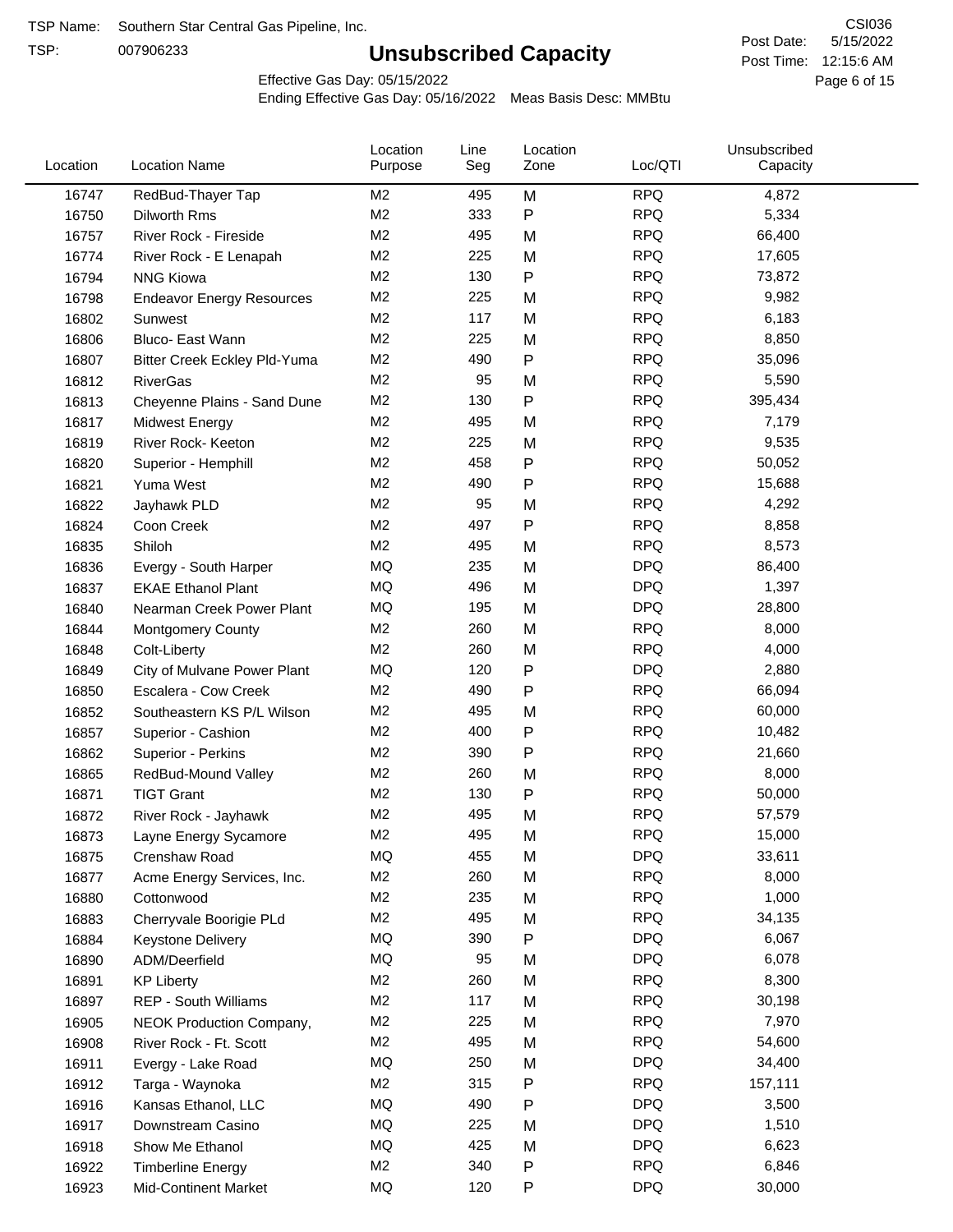TSP:

# **Unsubscribed Capacity**

5/15/2022 Page 7 of 15 Post Time: 12:15:6 AM CSI036 Post Date:

Effective Gas Day: 05/15/2022

| Location | <b>Location Name</b>                | Location<br>Purpose | Line<br>Seg | Location<br>Zone | Loc/QTI    | Unsubscribed<br>Capacity |  |
|----------|-------------------------------------|---------------------|-------------|------------------|------------|--------------------------|--|
| 16931    | Midwest Energy - Goodman            | MQ                  | 490         | P                | <b>DPQ</b> | 8,000                    |  |
| 16933    | Westar Emporia Energy               | <b>MQ</b>           | 140         | M                | <b>DPQ</b> | 106,202                  |  |
| 16935    | River Rock - Graybill               | M <sub>2</sub>      | 260         | M                | <b>RPQ</b> | 23,168                   |  |
| 16941    | REP - Independence CDP              | M <sub>2</sub>      | 117         | M                | <b>RPQ</b> | 29,270                   |  |
| 16942    | <b>Big Timber</b>                   | M <sub>2</sub>      | 490         | P                | <b>RPQ</b> | 49,356                   |  |
| 16945    | <b>ETC Texas Pipeline Antelope</b>  | M <sub>2</sub>      | 458         | $\mathsf{P}$     | <b>RPQ</b> | 110,000                  |  |
| 16949    | Summit Branson                      | MQ                  | 455         | M                | <b>DPQ</b> | 62,208                   |  |
| 16952    | <b>Overland Park</b>                | MQ                  | 115         | M                | <b>DPQ</b> | 77,485                   |  |
| 16953    | Merriam                             | MQ                  | 115         | M                | <b>DPQ</b> | 123,624                  |  |
| 16955    | Mustang Gas Products, LLC           | M <sub>2</sub>      | 405         | P                | <b>RPQ</b> | 25,550                   |  |
| 16956    | Superior - Ford                     | M <sub>2</sub>      | 130         | $\mathsf{P}$     | <b>RPQ</b> | 17,375                   |  |
| 16962    | Summit Sedalia                      | <b>MQ</b>           | 235         | M                | <b>DPQ</b> | 0                        |  |
| 16967    | Noble Energy - Lilli                | M <sub>2</sub>      | 490         | P                | <b>RPQ</b> | 40,863                   |  |
| 16972    | <b>ONG Norman</b>                   | MQ                  | 385         | $\mathsf{P}$     | <b>DPQ</b> | 40                       |  |
| 16975    | <b>Superior - Spring Creek</b>      | M <sub>2</sub>      | 315         | $\mathsf{P}$     | <b>RPQ</b> | 7,680                    |  |
| 16976    | Bettis Asphalt & Construction       | MQ                  | 180         | M                | <b>DPQ</b> | 3,216                    |  |
| 16977    | <b>KGS Kansas Star Casino</b>       | MQ                  | 333         | P                | <b>DPQ</b> | 144                      |  |
| 16980    | <b>Black Hills Colwich</b>          | MQ                  | 120         | P                | <b>DPQ</b> | 9,995                    |  |
| 16981    | Superior - Bellmon                  | M <sub>2</sub>      | 380         | P                | <b>RPQ</b> | 63,800                   |  |
| 16983    | DCP Midstream - Ellis               | MQ                  | 458         | P                | <b>DPQ</b> | 6,702                    |  |
| 16988    | Atmos Energy - W. Lawrence          | MQ                  | 180         | M                | <b>DPQ</b> | 127                      |  |
| 16991    | Williams Midstream North Alva       | MQ                  | 315         | $\mathsf{P}$     | <b>DPQ</b> | 1,992                    |  |
| 16992    | <b>ONG Ottawa</b>                   | MQ                  | 225         | M                | <b>DPQ</b> | 0                        |  |
| 16993    | Farmer's Gas                        | MQ                  | 130         | P                | <b>DPQ</b> | 9,000                    |  |
| 16996    | Scout Sublette Delivery             | MQ                  | 130         | P                | <b>DPQ</b> | 100                      |  |
| 16997    | Devon Energy Medford Station        | M <sub>2</sub>      | 315         | P                | <b>RPQ</b> | 30,000                   |  |
| 16998    | Cheyenne Light, Fuel and            | MQ                  | 490         | P                | <b>DPQ</b> | 90,800                   |  |
| 16999    | ETC - Crescent                      | M <sub>2</sub>      | 400         | P                | <b>RPQ</b> | 35,000                   |  |
| 17000    | Bourbon County, KS -                | MQ                  | 95          | M                | <b>DPQ</b> |                          |  |
| 17003    | Sunflower Electric Rubart           | MQ                  | 130         | P                | <b>DPQ</b> | 48,808                   |  |
| 17004    | <b>NGPL Beaver</b>                  | MQ                  | 315         | P                | <b>DPQ</b> | 175,000                  |  |
| 17005    | ETC - Rose Valley (Delivery)        | <b>MQ</b>           | 315         | P                | <b>DPQ</b> | 5,000                    |  |
| 17006    | ETC - Rose Valley                   | M <sub>2</sub>      | 315         | P                | <b>RPQ</b> | 195,226                  |  |
| 17008    | <b>OMPA Lamb</b>                    | <b>MQ</b>           | 335         | P                | <b>DPQ</b> | 51,383                   |  |
| 17009    | <b>Grasslands Energy Centennial</b> | M <sub>2</sub>      | 490         | P                | <b>RPQ</b> | 25,000                   |  |
| 17010    | Noble Keota Receipt                 | M <sub>2</sub>      | 490         | P                | <b>RPQ</b> | 52,200                   |  |
| 17011    | Noble Keota Delivery                | MQ                  | 490         | $\mathsf{P}$     | <b>DPQ</b> | 52,200                   |  |
| 17013    | Enlink - Battle Ridge               | M <sub>2</sub>      | 390         | $\mathsf{P}$     | <b>RPQ</b> | 31,824                   |  |
| 17021    | <b>TIGT Yuma</b>                    | M <sub>2</sub>      | 490         | P                | <b>RPQ</b> | 24,562                   |  |
| 17033    | Kickapoo Nation School              | MQ                  | 90          | M                | <b>DPQ</b> | 300                      |  |
| 17034    | ENVIA Energy Oklahoma City,         | MQ                  | 400         | P                | <b>DPQ</b> | 3,888                    |  |
| 17035    | Ameren Columbia                     | MQ                  | 235         | M                | <b>DPQ</b> | 35,512                   |  |
| 17036    | <b>Coffeyville Resources</b>        | MQ                  | 260         | M                | <b>DPQ</b> | 39,992                   |  |
| 17050    | Atmos - Forest View                 | MQ                  | 190         | M                | <b>DPQ</b> | 4,058                    |  |
| 17052    | ONG NW Oklahoma City                | MQ                  | 340         | P                | <b>DPQ</b> | 39,000                   |  |
| 17054    | <b>ONG Guthrie</b>                  | MQ                  | 400         | P                | <b>DPQ</b> | 4,799                    |  |
| 17055    | ETC Texas Pipeline Nash             | MQ                  | 458         | P                | <b>DPQ</b> | 1,500                    |  |
| 17056    | Blue Mountain - Chisholm Trail      | M <sub>2</sub>      | 340         | P                | <b>RPQ</b> | 72,000                   |  |
| 17057    | City of Tonkawa                     | MQ                  | 380         | ${\sf P}$        | <b>DPQ</b> | 3,000                    |  |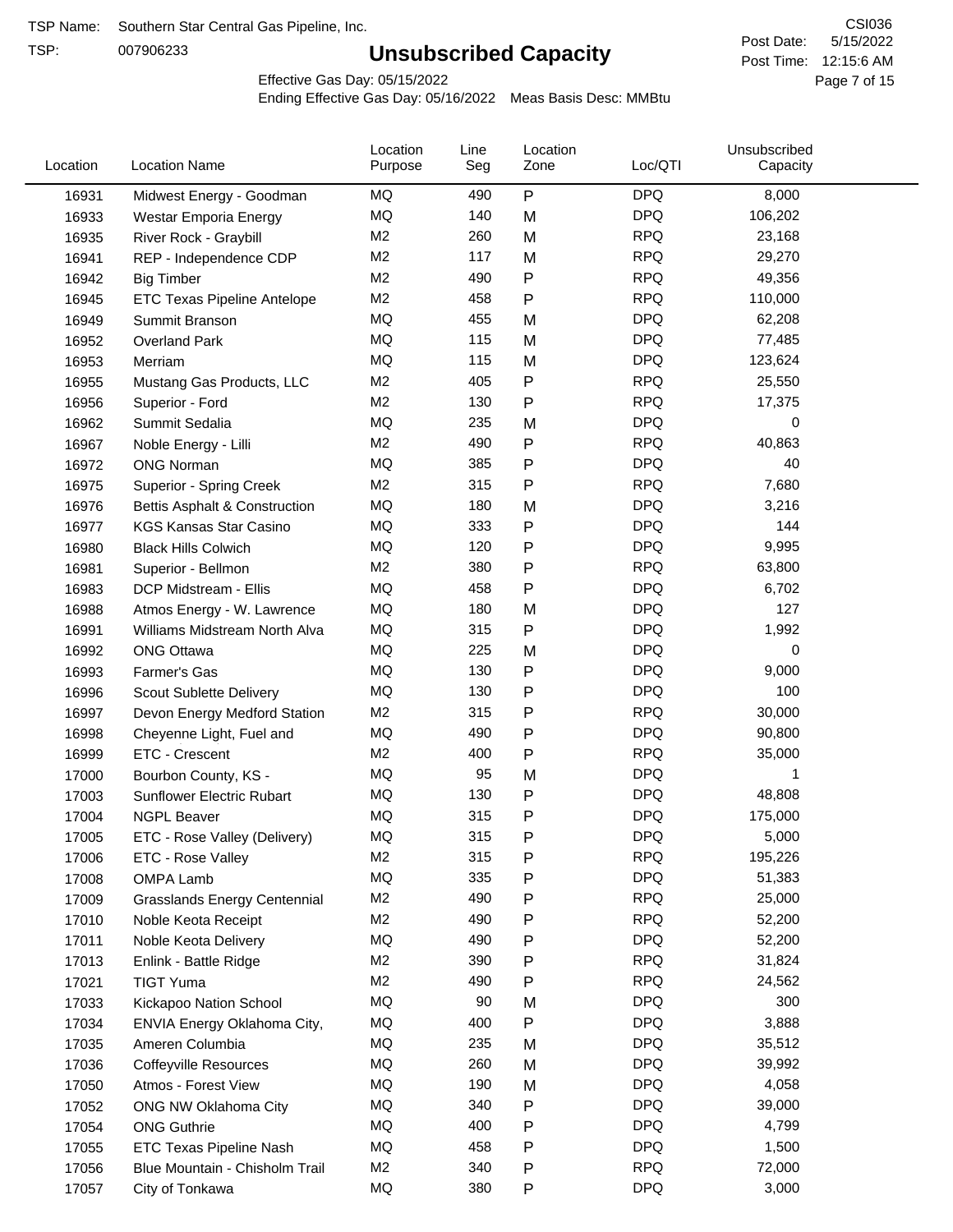TSP:

# **Unsubscribed Capacity**

5/15/2022 Page 8 of 15 Post Time: 12:15:6 AM CSI036 Post Date:

Effective Gas Day: 05/15/2022

| Location | <b>Location Name</b>           | Location<br>Purpose | Line<br>Seg | Location<br>Zone | Loc/QTI    | Unsubscribed<br>Capacity |  |
|----------|--------------------------------|---------------------|-------------|------------------|------------|--------------------------|--|
| 17058    | RPP - Hamm Landfill            | M2                  | 195         | M                | <b>RPQ</b> | 2,500                    |  |
| 17060    | Atmos-Elk City                 | MQ                  | 87          | M                | <b>DPQ</b> | 216                      |  |
| 17064    | Koch - Enid                    | MQ                  | 405         | P                | <b>DPQ</b> | 0                        |  |
| 17065    | Canyon - Redcliff (Receipt)    | M <sub>2</sub>      | 458         | P                | <b>RPQ</b> | 180,000                  |  |
| 17066    | Canyon - Redcliff (Delivery)   | MQ                  | 458         | P                | <b>DPQ</b> | 6,175                    |  |
| 17067    | Blue Mountain - Chisholm Trail | M <sub>2</sub>      | 340         | P                | <b>RPQ</b> | 70,000                   |  |
| 17068    | <b>EOIT Alfalfa</b>            | M <sub>2</sub>      | 458         | Ρ                | <b>RPQ</b> | 200,000                  |  |
| 17069    | <b>NGPL Carter</b>             | MQ                  | 385         | P                | <b>DPQ</b> | 65,000                   |  |
| 17080    | <b>ONEOK Bakken Pipeline</b>   | MQ                  | 490         | P                | <b>DPQ</b> | 360                      |  |
| 17086    | NGPL - Mutual                  | <b>MQ</b>           | 458         | P                | <b>DPQ</b> | 150,000                  |  |
| 17087    | REX-St.Joe                     | M <sub>2</sub>      | 250         | M                | <b>RPQ</b> | 78,606                   |  |
| 17091    | OGT - Maysville                | M <sub>2</sub>      | 385         | P                | <b>RPQ</b> | 110,000                  |  |
| 17096    | Northern Natural-Kiowa         | MQ                  | 130         | P                | <b>DPQ</b> | 100,000                  |  |
| 17104    | Black Hills - Plevna, KS TB    | MQ                  | 130         | Ρ                | <b>DPQ</b> | 480                      |  |
| 17105    | WIC - Cheyenne Hub             | M <sub>2</sub>      | 490         | P                | <b>RPQ</b> | 144,000                  |  |
| 17112    | Topeka Biogas (Receipt)        | M <sub>2</sub>      | 180         | M                | <b>RPQ</b> | 3,600                    |  |
| 17113    | NGPL - Ford County Receipt     | M <sub>2</sub>      | 130         | P                | <b>RPQ</b> | 190,400                  |  |
| 17119    | Waste Mgmt RNG Receipt         | M2                  | 400         | P                | <b>RPQ</b> | 2,976                    |  |
| 17404    | Anderson                       | MQ                  | 423         | M                | <b>DPQ</b> | 1,130                    |  |
| 17406    | Ash Grove, Walnut Grove & Wil  | MQ                  | 455         | M                | <b>DPQ</b> | 2,595                    |  |
| 17408    | Aurora                         | MQ                  | 455         | M                | <b>DPQ</b> | 850                      |  |
| 17410    | <b>Billings Mo</b>             | <b>MQ</b>           | 455         | M                | <b>DPQ</b> | 2,918                    |  |
| 17414    | Clever Mo                      | <b>MQ</b>           | 455         | M                | <b>DPQ</b> | 738                      |  |
| 17416    | Crane Mo                       | <b>MQ</b>           | 455         | M                | <b>DPQ</b> | 2,944                    |  |
| 17418    | Diamond                        | <b>MQ</b>           | 455         | M                | <b>DPQ</b> | 546                      |  |
| 17426    | Freistatt                      | MQ                  | 455         | M                | <b>DPQ</b> | 256                      |  |
| 17430    | Goodman                        | <b>MQ</b>           | 423         | M                | <b>DPQ</b> | 625                      |  |
| 17448    | Lanagan                        | <b>MQ</b>           | 423         | M                | <b>DPQ</b> | 337                      |  |
| 17452    | Marionville                    | <b>MQ</b>           | 455         | M                | <b>DPQ</b> | 1,119                    |  |
| 17454    | Monett                         | MQ                  | 455         | M                | <b>DPQ</b> | 25,276                   |  |
| 17456    | Mt Vernon & Verona             | <b>MQ</b>           | 455         | M                | <b>DPQ</b> | 4,407                    |  |
| 17458    | Neosho                         | MQ                  | 455         | M                | <b>DPQ</b> | 8,597                    |  |
| 17460    | Noel & North Noel              | MQ                  | 423         | M                | <b>DPQ</b> | 19,472                   |  |
| 17462    | Nixa & Ozark                   | $\sf{MQ}$           | 455         | M                | <b>DPQ</b> | 5,340                    |  |
| 17464    | Pierce City                    | MQ                  | 455         | M                | <b>DPQ</b> | 3,281                    |  |
| 17466    | Pineville                      | MQ                  | 423         | M                | <b>DPQ</b> | 302                      |  |
| 17472    | Republic                       | MQ                  | 455         | M                | <b>DPQ</b> | 883                      |  |
| 17476    | Sarcoxie                       | MQ                  | 455         | M                | <b>DPQ</b> | 2,828                    |  |
| 17478    | Seneca                         | MQ                  | 225         | M                | <b>DPQ</b> | 9,873                    |  |
| 17492    | Wentworth                      | MQ                  | 455         | M                | <b>DPQ</b> | 193                      |  |
| 18328    | Goessel                        | MQ                  | 140         | M                | <b>DPQ</b> | 62                       |  |
| 18356    | Newton                         | MQ                  | 120         | P                | <b>DPQ</b> | 21,538                   |  |
| 19000    | Scout Jayhawk Delivery         | $\sf{MQ}$           | 130         | P                | <b>DPQ</b> | 185,442                  |  |
| 19548    | Lyndon                         | MQ                  | 140         | M                | <b>DPQ</b> | 655                      |  |
| 19552    | Melvern                        | MQ                  | 493         | M                | <b>DPQ</b> | 42                       |  |
| 19554    | Michigan Valley                | MQ                  | 140         | M                | <b>DPQ</b> | 339                      |  |
| 19564    | Pomona                         | MQ                  | 140         | M                | <b>DPQ</b> | 1,579                    |  |
| 19568    | Quenemo                        | MQ                  | 140         | M                | <b>DPQ</b> | 255                      |  |
| 19576    | Scranton                       | MQ                  | 140         | M                | <b>DPQ</b> | 632                      |  |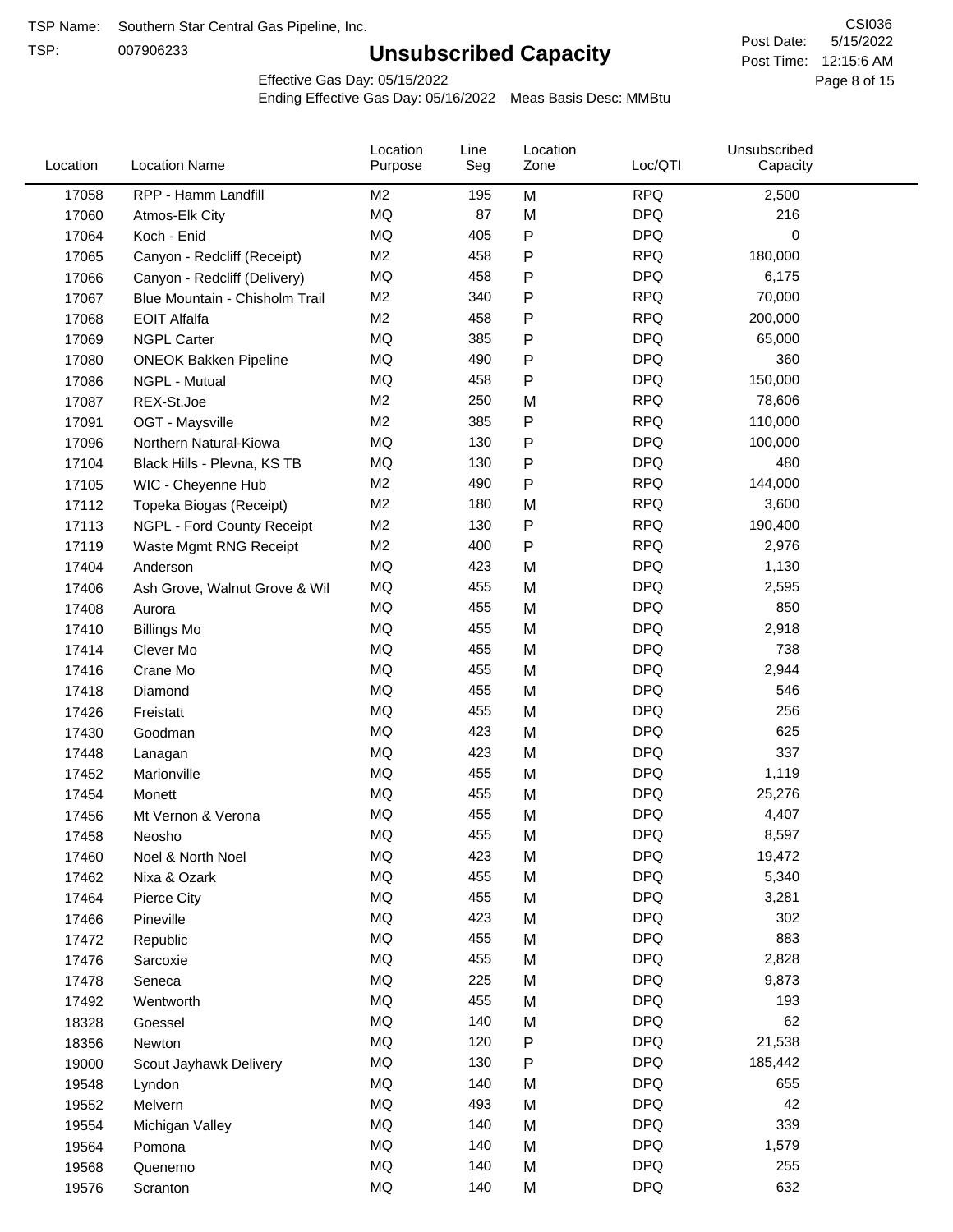TSP:

# **Unsubscribed Capacity**

5/15/2022 Page 9 of 15 Post Time: 12:15:6 AM CSI036 Post Date:

Effective Gas Day: 05/15/2022

| Location | <b>Location Name</b>  | Location<br>Purpose | Line<br>Seg | Location<br>Zone | Loc/QTI    | Unsubscribed<br>Capacity |
|----------|-----------------------|---------------------|-------------|------------------|------------|--------------------------|
| 19608    | Baldwin               | <b>MQ</b>           | 180         | M                | <b>DPQ</b> | 2,754                    |
| 19620    | Edgerton              | MQ                  | 190         | M                | <b>DPQ</b> | 14                       |
| 19628    | Gardner               | MQ                  | 190         | M                | <b>DPQ</b> | 2,755                    |
| 19648    | Lecompton             | <b>MQ</b>           | 180         | M                | <b>DPQ</b> | 109                      |
| 19650    | Le Loup               | <b>MQ</b>           | 190         | M                | <b>DPQ</b> | 37                       |
| 19660    | Ottawa                | <b>MQ</b>           | 493         | M                | <b>DPQ</b> | 6,129                    |
| 19664    | Perry                 | <b>MQ</b>           | 180         | M                | <b>DPQ</b> | 407                      |
| 19666    | Princeton             | MQ                  | 496         | M                | <b>DPQ</b> | 130                      |
| 19672    | Richmond              | <b>MQ</b>           | 496         | M                | <b>DPQ</b> | 374                      |
| 19676    | Scipio                | <b>MQ</b>           | 496         | M                | <b>DPQ</b> | 27                       |
| 19678    | Somerset & Rural      | MQ                  | 235         | M                | <b>DPQ</b> | 291                      |
| 19684    | Tonganoxie            | MQ                  | 195         | M                | <b>DPQ</b> | 7,420                    |
| 19690    | Wellsville            | MQ                  | 190         | M                | <b>DPQ</b> | 2,007                    |
| 20709    | <b>Bronson Etc</b>    | MQ                  | 95          | M                | <b>DPQ</b> | 360                      |
| 20712    | Carlyle               | <b>MQ</b>           | 495         | M                | <b>DPQ</b> | 26                       |
| 20714    | Cherryvale            | <b>MQ</b>           | 495         | M                | <b>DPQ</b> | 586                      |
| 20716    | Colony                | MQ                  | 50          | M                | <b>DPQ</b> | 2,347                    |
| 20720    | Dennis                | MQ                  | 495         | M                | <b>DPQ</b> | 54                       |
| 20725    | Erie                  | MQ                  | 495         | M                | <b>DPQ</b> | 409                      |
| 20730    | Gas City & La Harpe   | MQ                  | 495         | M                | <b>DPQ</b> | 1,457                    |
| 20764    | Parsons               | MQ                  | 495         | M                | <b>DPQ</b> | 19,497                   |
| 20766    | Petrolia              | MQ                  | 495         | M                | <b>DPQ</b> | 18                       |
| 20768    | Piqua                 | MQ                  | 220         | M                | <b>DPQ</b> | 84                       |
| 20775    | South Mound           | <b>MQ</b>           | 495         | M                | <b>DPQ</b> | 45                       |
| 20785    | Thayer                | <b>MQ</b>           | 495         | M                | <b>DPQ</b> | 88                       |
| 20788    | Walnut & St Paul      | MQ                  | 95          | M                | <b>DPQ</b> | 658                      |
| 20792    | Welda                 | <b>MQ</b>           | 495         | M                | <b>DPQ</b> | 1,122                    |
| 21008    | <b>Baxter Springs</b> | MQ                  | 225         | M                | <b>DPQ</b> | 1,830                    |
| 21015    | Columbus              | MQ                  | 260         | M                | <b>DPQ</b> | 2,639                    |
| 21018    | Crestline             | MQ                  | 260         | M                | <b>DPQ</b> | 156                      |
| 21021    | Fort Scott            | <b>MQ</b>           | 95          | M                | <b>DPQ</b> | 31,139                   |
| 21024    | Galena & Empire City  | <b>MQ</b>           | 260         | M                | <b>DPQ</b> | 3,023                    |
| 21048    | Lowell                | MQ                  | 225         | M                | <b>DPQ</b> | 52                       |
| 21055    | N Riverton            | MQ                  | 260         | M                | <b>DPQ</b> | 148                      |
| 21060    | Oswego                | MQ                  | 260         | M                | <b>DPQ</b> | 2,588                    |
| 21080    | <b>Treece</b>         | MQ                  | 225         | M                | <b>DPQ</b> | 473                      |
| 23576    | St Joseph             | MQ                  | 250         | M                | <b>DPQ</b> | 88,184                   |
| 24228    | Grantville            | MQ                  | 180         | M                | <b>DPQ</b> | 207                      |
| 24252    | Meriden               | MQ                  | 180         | M                | <b>DPQ</b> | 177                      |
| 24276    | Shawnee Heights       | MQ                  | 180         | M                | <b>DPQ</b> | 696                      |
| 24280    | Topeka                | MQ                  | 180         | M                | <b>DPQ</b> | 152,652                  |
| 26304    | Alma                  | MQ                  | 425         | M                | <b>DPQ</b> | 95                       |
| 26308    | Blackburn             | MQ                  | 425         | M                | <b>DPQ</b> | 163                      |
| 26312    | Carrollton            | MQ                  | 425         | M                | <b>DPQ</b> | 2,523                    |
| 26314    | Concordia             | MQ                  | 425         | M                | <b>DPQ</b> | 1,576                    |
| 26316    | Corder                | MQ                  | 425         | M                | <b>DPQ</b> | 11                       |
| 26325    | Emma                  | MQ                  | 425         | M                | <b>DPQ</b> | 206                      |
| 26332    | Higginsville          | MQ                  | 425         | M                | <b>DPQ</b> | 28,860                   |
| 26344    | Knobnoster            | MQ                  | 235         | M                | <b>DPQ</b> | 16,700                   |
|          |                       |                     |             |                  |            |                          |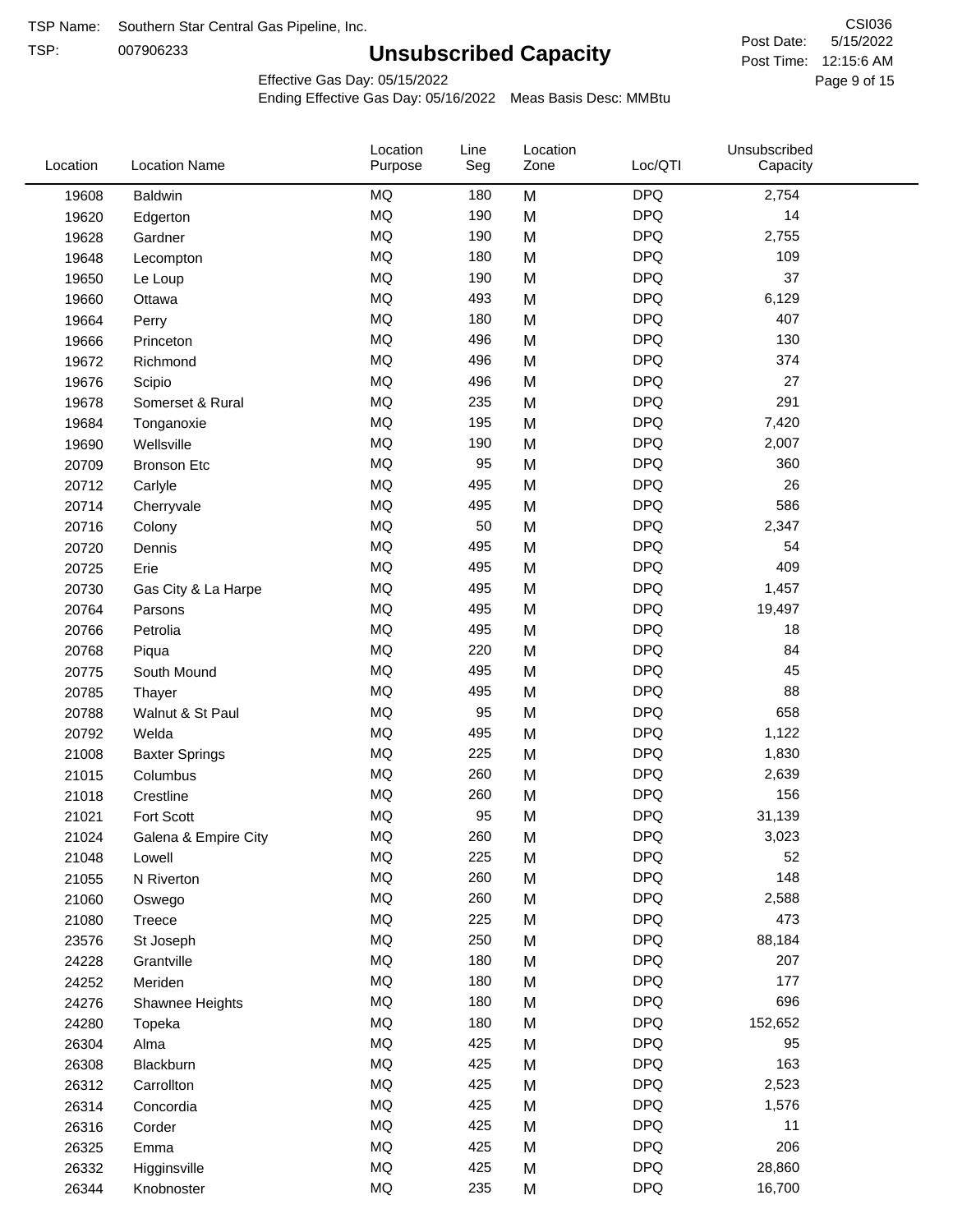TSP:

# **Unsubscribed Capacity**

5/15/2022 Page 10 of 15 Post Time: 12:15:6 AM CSI036 Post Date:

Unsubscribed

Effective Gas Day: 05/15/2022

Location

Ending Effective Gas Day: 05/16/2022 Meas Basis Desc: MMBtu

Line

Location

| Location | <b>Location Name</b>          | Purpose   | Seg | Zone         | Loc/QTI    | Capacity |  |
|----------|-------------------------------|-----------|-----|--------------|------------|----------|--|
| 26348    | La Monte                      | <b>MQ</b> | 235 | M            | <b>DPQ</b> | 111      |  |
| 26352    | Mt Leonard                    | MQ        | 425 | M            | <b>DPQ</b> | 167      |  |
| 26356    | Norborne                      | <b>MQ</b> | 425 | M            | <b>DPQ</b> | 1,901    |  |
| 26376    | Slater                        | <b>MQ</b> | 425 | M            | <b>DPQ</b> | 471      |  |
| 26378    | <b>Sweet Springs</b>          | <b>MQ</b> | 425 | M            | <b>DPQ</b> | 584      |  |
| 26392    | Warrensburg                   | <b>MQ</b> | 235 | M            | <b>DPQ</b> | 10,551   |  |
| 26394    | Waverly                       | MQ        | 425 | M            | <b>DPQ</b> | 378      |  |
| 27015    | <b>Belle Plaine</b>           | MQ        | 333 | $\mathsf{P}$ | <b>DPQ</b> | 150      |  |
| 27020    | Bentley                       | MQ        | 120 | $\mathsf{P}$ | <b>DPQ</b> | 217      |  |
| 27035    | Derby                         | MQ        | 120 | ${\sf P}$    | <b>DPQ</b> | 7,759    |  |
| 27040    | Andover                       | <b>MQ</b> | 300 | M            | <b>DPQ</b> | 166      |  |
| 27050    | Haysville                     | <b>MQ</b> | 120 | ${\sf P}$    | <b>DPQ</b> | 9,455    |  |
| 27060    | Mulvane                       | <b>MQ</b> | 120 | ${\sf P}$    | <b>DPQ</b> | 9,778    |  |
| 27065    | Rose Hill                     | <b>MQ</b> | 295 | $\mathsf{P}$ | <b>DPQ</b> | 5,386    |  |
| 27070    | Sedgwick                      | <b>MQ</b> | 120 | ${\sf P}$    | <b>DPQ</b> | 7,149    |  |
| 27080    | Udall                         | MQ        | 333 | $\mathsf{P}$ | <b>DPQ</b> | 538      |  |
| 27085    | <b>Valley Center</b>          | MQ        | 120 | $\mathsf{P}$ | <b>DPQ</b> | 51,875   |  |
| 27092    | Wichita                       | MQ        | 120 | ${\sf P}$    | <b>DPQ</b> | 259,947  |  |
| 29001    | Atchison                      | <b>MQ</b> | 90  | M            | <b>DPQ</b> | 20,786   |  |
| 29002    | Emporia                       | <b>MQ</b> | 140 | M            | <b>DPQ</b> | 15,524   |  |
| 29003    | Leavenworth                   | <b>MQ</b> | 195 | M            | <b>DPQ</b> | 14,939   |  |
| 29005    | Effingham                     | <b>MQ</b> | 90  | M            | <b>DPQ</b> | 269      |  |
| 30804    | Abbyville                     | MQ        | 130 | $\mathsf{P}$ | <b>DPQ</b> | 195      |  |
| 34612    | Altamont                      | MQ        | 260 | M            | <b>DPQ</b> | 119      |  |
| 35013    | Americus                      | MQ        | 140 | M            | <b>DPQ</b> | 31       |  |
| 35515    | <b>ANR Alden</b>              | <b>MQ</b> | 490 | P            | <b>DPQ</b> | 135,571  |  |
| 36918    | Argonia                       | <b>MQ</b> | 120 | ${\sf P}$    | <b>DPQ</b> | 15       |  |
| 37100    | Wynona                        | MQ        | 334 | ${\sf P}$    | <b>DPQ</b> | 0        |  |
| 37118    | Hominy                        | <b>MQ</b> | 357 | ${\sf P}$    | <b>DPQ</b> | 1,960    |  |
| 37172    | <b>Black Hills Hutchinson</b> | <b>MQ</b> | 130 | $\mathsf{P}$ | <b>DPQ</b> | 15,360   |  |
| 37175    | EGT Jane - Delivery           | <b>MQ</b> | 423 | M            | <b>DPQ</b> | 216,201  |  |
| 38021    | Auburn                        | <b>MQ</b> | 180 | M            | <b>DPQ</b> | 756      |  |
| 38522    | <b>Avant Utilities</b>        | MQ        | 357 | ${\sf P}$    | <b>DPQ</b> | 157      |  |
| 41709    | <b>Billings</b>               | MQ        | 380 | ${\sf P}$    | <b>DPQ</b> | 2,032    |  |
| 42915    | Springfield                   | <b>MQ</b> | 455 | M            | <b>DPQ</b> | 698,615  |  |
| 44021    | Burlingame                    | <b>MQ</b> | 140 | M            | <b>DPQ</b> | 1,686    |  |
| 44121    | Alfalfa City Ok               | MQ        | 315 | ${\sf P}$    | <b>DPQ</b> | 394      |  |
| 45301    | Cassoday                      | MQ        | 140 | M            | <b>DPQ</b> | 0        |  |
| 46608    | Chanute                       | MQ        | 495 | M            | <b>DPQ</b> | 51,665   |  |
| 46809    | Florence                      | MQ        | 140 | M            | <b>DPQ</b> | 1,001    |  |
| 47412    | Cleveland                     | MQ        | 357 | P            | <b>DPQ</b> | 1,569    |  |
| 47641    | CIG Riner                     | <b>MQ</b> | 490 | P            | <b>DPQ</b> | 62,965   |  |
| 48015    | Bourbon County, KS            | MQ        | 95  | M            | <b>DPQ</b> | 4,627    |  |
| 48301    | Copan                         | $\sf{MQ}$ | 497 | ${\sf P}$    | <b>DPQ</b> | 358      |  |
| 55502    | Danville                      | MQ        | 120 | ${\sf P}$    | <b>DPQ</b> | 166      |  |
| 56601    | Denison                       | MQ        | 90  | M            | <b>DPQ</b> | 79       |  |
| 58518    | Drumright                     | MQ        | 390 | ${\sf P}$    | <b>DPQ</b> | 4,485    |  |
| 60706    | Peckham                       | MQ        | 117 | M            | <b>DPQ</b> | 67       |  |
| 62810    | Black Hills - Enterprise TB   | MQ        | 130 | ${\sf P}$    | <b>DPQ</b> | 990      |  |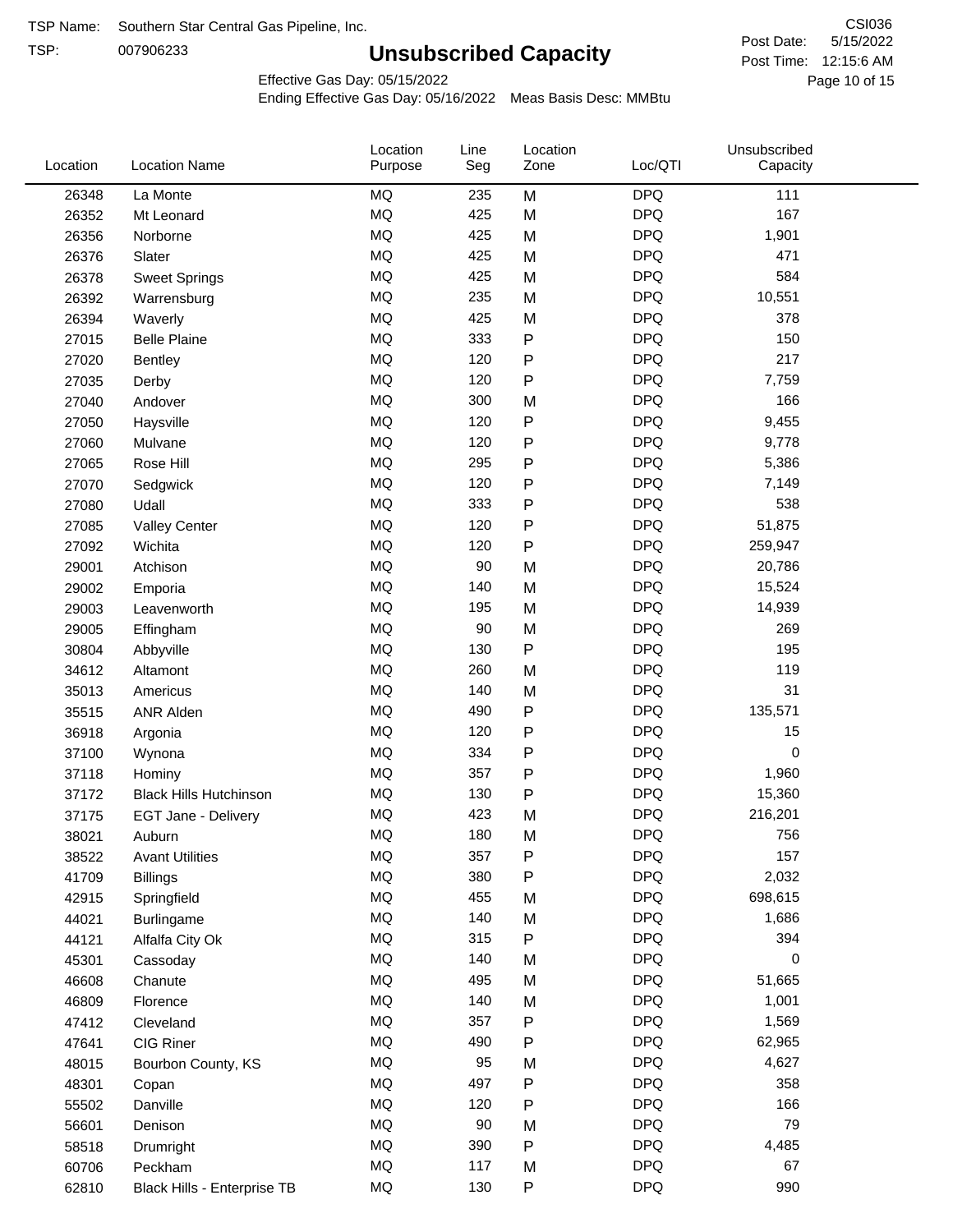TSP:

# **Unsubscribed Capacity**

5/15/2022 Page 11 of 15 Post Time: 12:15:6 AM CSI036 Post Date:

Effective Gas Day: 05/15/2022

| Location | <b>Location Name</b>          | Location<br>Purpose | Line<br>Seg | Location<br>Zone | Loc/QTI    | Unsubscribed<br>Capacity |  |
|----------|-------------------------------|---------------------|-------------|------------------|------------|--------------------------|--|
| 63919    | Eskridge                      | MQ                  | 140         | M                | <b>DPQ</b> | 820                      |  |
| 68015    | Ford                          | MQ                  | 130         | P                | <b>DPQ</b> | 424                      |  |
| 68518    | Freedom                       | <b>MQ</b>           | 315         | P                | <b>DPQ</b> | 12                       |  |
| 70408    | Garnett KS                    | <b>MQ</b>           | 496         | M                | <b>DPQ</b> | 15,099                   |  |
| 70610    | Gate                          | <b>MQ</b>           | 315         | P                | <b>DPQ</b> | 63                       |  |
| 74416    | Pocasset                      | <b>MQ</b>           | 340         | P                | <b>DPQ</b> | 96                       |  |
| 77118    | Granby                        | MQ                  | 455         | M                | <b>DPQ</b> | 816                      |  |
| 77308    | <b>Bonner Springs Ks</b>      | MQ                  | 190         | M                | <b>DPQ</b> | 7,104                    |  |
| 77512    | Eureka, Toronto & Neal        | MQ                  | 140         | M                | <b>DPQ</b> | 2,306                    |  |
| 77705    | Anthony                       | MQ                  | 120         | P                | <b>DPQ</b> | 26,858                   |  |
| 80312    | Hamilton Ks                   | MQ                  | 140         | M                | <b>DPQ</b> | 445                      |  |
| 80515    | Atmos - Strong Cty &          | MQ                  | 140         | M                | <b>DPQ</b> | 27                       |  |
| 83418    | Howard Ks                     | <b>MQ</b>           | 498         | M                | <b>DPQ</b> | 3,629                    |  |
| 84021    | Humboldt Ks                   | <b>MQ</b>           | 495         | M                | <b>DPQ</b> | 4,390                    |  |
| 86717    | Iola Ks                       | MQ                  | 495         | M                | <b>DPQ</b> | 10,749                   |  |
| 96108    | <b>Black Hills - Lawrence</b> | MQ                  | 180         | M                | <b>DPQ</b> | 45,466                   |  |
| 96912    | Kechi Ks                      | MQ                  | 120         | P                | <b>DPQ</b> | 150                      |  |
| 97112    | Copeland                      | MQ                  | 130         | Ρ                | <b>DPQ</b> | 15,628                   |  |
| 102512   | Lebo                          | <b>MQ</b>           | 493         | M                | <b>DPQ</b> | 273                      |  |
| 103101   | Lenapah                       | MQ                  | 225         | M                | <b>DPQ</b> | 249                      |  |
| 104615   | Liberal                       | MQ                  | 260         | M                | <b>DPQ</b> | 204                      |  |
| 108119   | Ochelata                      | <b>MQ</b>           | 357         | Ρ                | <b>DPQ</b> | 168                      |  |
| 108221   | Washington                    | <b>MQ</b>           | 497         | P                | <b>DPQ</b> | 395                      |  |
| 110412   | McLouth                       | <b>MQ</b>           | 170         | M                | <b>DPQ</b> | 113                      |  |
| 110908   | Mannford                      | MQ                  | 357         | Ρ                | <b>DPQ</b> | 456                      |  |
| 113612   | Webb City, OK TB              | MQ                  | 335         | P                | <b>DPQ</b> | 317                      |  |
| 113713   | Osage City Ok                 | MQ                  | 357         | Ρ                | <b>DPQ</b> | 239                      |  |
| 113812   | Clinton & Leeton              | MQ                  | 235         | M                | <b>DPQ</b> | 21,928                   |  |
| 113852   | Marshall                      | MQ                  | 425         | M                | <b>DPQ</b> | 14,581                   |  |
| 113856   | Nevada                        | MQ                  | 95          | M                | <b>DPQ</b> | 9,333                    |  |
| 113864   | <b>Platte City</b>            | MQ                  | 250         | M                | <b>DPQ</b> | 2,890                    |  |
| 113872   | Lexington-Richmond-Henrietta  | MQ                  | 425         | Μ                | <b>DPQ</b> | 3,022                    |  |
| 113876   | Sedalia                       | MQ                  | 235         | M                | <b>DPQ</b> | 26,188                   |  |
| 113880   | Tracy                         | MQ                  | 250         | M                | <b>DPQ</b> | 135                      |  |
| 113892   | Weston                        | MQ                  | 250         | M                | <b>DPQ</b> | 1,140                    |  |
| 118121   | Mulberry                      | MQ                  | 260         | M                | <b>DPQ</b> | 239                      |  |
| 118321   | Mulhall                       | MQ                  | 400         | P                | <b>DPQ</b> | 150                      |  |
| 120000   | Spire                         | MQ                  | 235         | M                | <b>DPQ</b> | 13,115                   |  |
| 121110   | Neodesha                      | MQ                  | 495         | M                | <b>DPQ</b> | 6,410                    |  |
| 121315   | Neosho Rapids                 | MQ                  | 493         | M                | <b>DPQ</b> | 289                      |  |
| 121415   | <b>NGPL Barton</b>            | MQ                  | 490         | Ρ                | <b>DPQ</b> | 184,224                  |  |
| 121515   | NGPL Ford                     | MQ                  | 130         | Ρ                | <b>DPQ</b> | 269,500                  |  |
| 122715   | Afton-Fairland-Grove-Jay      | MQ                  | 225         | M                | <b>DPQ</b> | 6,793                    |  |
| 122915   | Norwich                       | MQ                  | 120         | Ρ                | <b>DPQ</b> | 124                      |  |
| 125315   | Oilton                        | MQ                  | 357         | Ρ                | <b>DPQ</b> | 1,130                    |  |
| 129311   | <b>ONG Harper County</b>      | MQ                  | 315         | Ρ                | <b>DPQ</b> | 7,083                    |  |
| 129712   | Olivet                        | MQ                  | 493         | M                | <b>DPQ</b> | 24                       |  |
| 130001   | Orlando                       | MQ                  | 400         | Ρ                | <b>DPQ</b> | 219                      |  |
| 132018   | Oronogo                       | MQ                  | 450         | M                | <b>DPQ</b> | 256                      |  |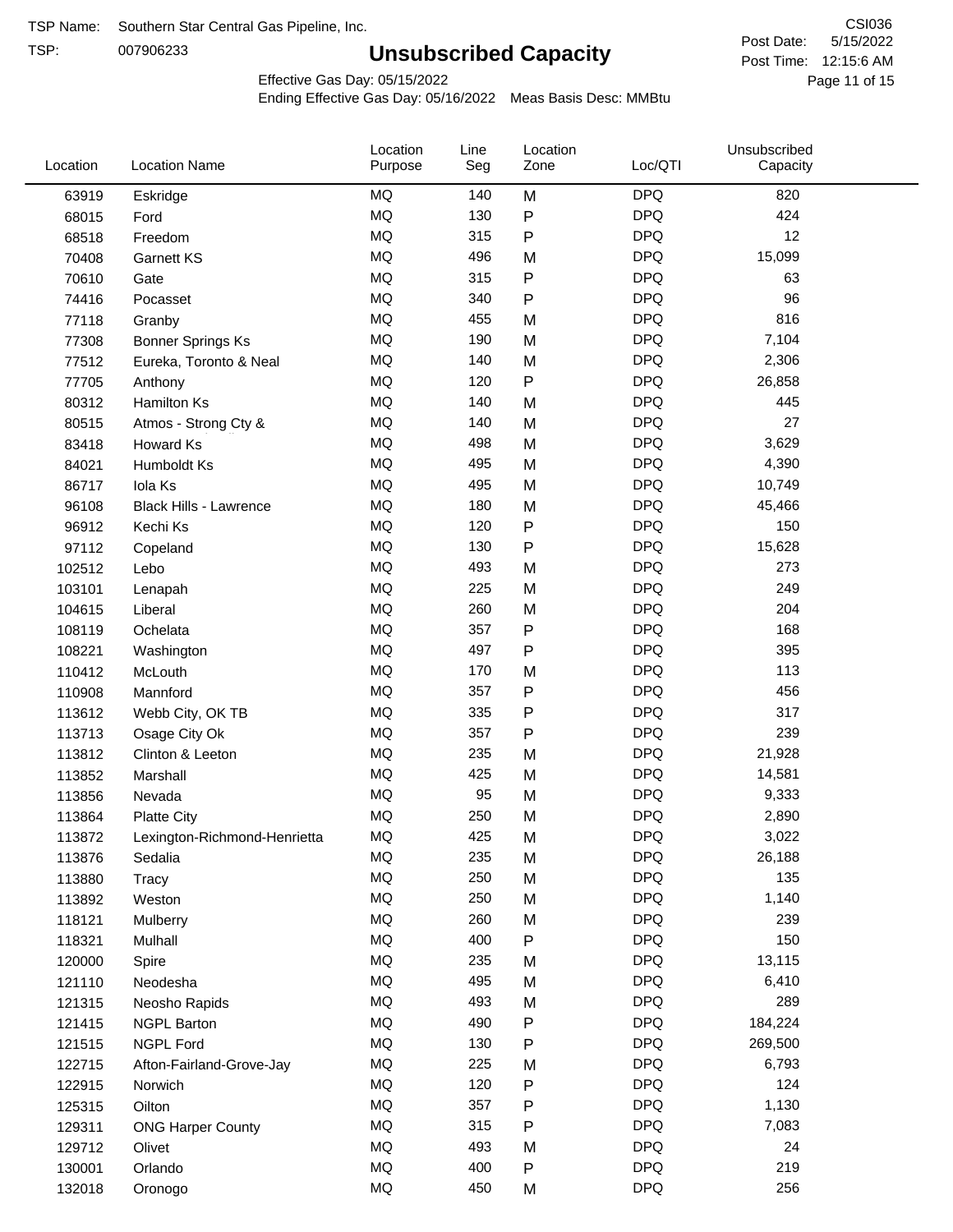TSP:

# **Unsubscribed Capacity**

5/15/2022 Page 12 of 15 Post Time: 12:15:6 AM CSI036 Post Date:

Effective Gas Day: 05/15/2022

| Location | <b>Location Name</b>             | Location<br>Purpose | Line<br>Seg | Location<br>Zone | Loc/QTI    | Unsubscribed<br>Capacity |  |
|----------|----------------------------------|---------------------|-------------|------------------|------------|--------------------------|--|
| 132519   | Osage City Ks                    | <b>MQ</b>           | 140         | M                | <b>DPQ</b> | 3,551                    |  |
| 135533   | <b>PEPL Princeton</b>            | MQ                  | 496         | M                | <b>DPQ</b> | 106,178                  |  |
| 135808   | Partridge                        | <b>MQ</b>           | 130         | ${\sf P}$        | <b>DPQ</b> | 134                      |  |
| 136701   | <b>Black Hills Reno</b>          | <b>MQ</b>           | 130         | ${\sf P}$        | <b>DPQ</b> | 12,912                   |  |
| 137550   | <b>Black Hills South Wichita</b> | <b>MQ</b>           | 120         | P                | <b>DPQ</b> | 18,975                   |  |
| 139712   | Plattsburg                       | <b>MQ</b>           | 250         | M                | <b>DPQ</b> | 1,764                    |  |
| 145950   | Merino                           | <b>MQ</b>           | 490         | P                | <b>DPQ</b> | 156                      |  |
| 150418   | Ramona                           | <b>MQ</b>           | 357         | $\mathsf{P}$     | <b>DPQ</b> | 396                      |  |
| 151525   | Reading                          | <b>MQ</b>           | 140         | M                | <b>DPQ</b> | 20                       |  |
| 154501   | Nelagoney                        | <b>MQ</b>           | 334         | ${\sf P}$        | <b>DPQ</b> | 179                      |  |
| 157025   | Severy                           | <b>MQ</b>           | 498         | M                | <b>DPQ</b> | 142                      |  |
| 163100   | Superior                         | <b>MQ</b>           | 265         | M                | <b>DPQ</b> | 336                      |  |
| 164725   | Sylvia                           | <b>MQ</b>           | 130         | P                | <b>DPQ</b> | 141                      |  |
| 168112   | Transwestern Canadian - Del.     | <b>MQ</b>           | 458         | P                | <b>DPQ</b> | 230,000                  |  |
| 168612   | Chetopa & Rural                  | <b>MQ</b>           | 260         | M                | <b>DPQ</b> | 678                      |  |
| 168620   | Edna & Bartlett                  | <b>MQ</b>           | 260         | M                | <b>DPQ</b> | 248                      |  |
| 172812   | Conner Area                      | <b>MQ</b>           | 195         | M                | <b>DPQ</b> | 139                      |  |
| 172820   | Easton & Lowemont                | <b>MQ</b>           | 195         | M                | <b>DPQ</b> | 223                      |  |
| 172822   | Savonburg & Elsmore              | <b>MQ</b>           | 95          | M                | <b>DPQ</b> | 600                      |  |
| 172828   | <b>Fall River</b>                | <b>MQ</b>           | 498         | M                | <b>DPQ</b> | 378                      |  |
| 172832   | Galesburg                        | <b>MQ</b>           | 495         | M                | <b>DPQ</b> | 191                      |  |
| 172834   | Atmos Energy - Olathe            | MQ                  | 190         | M                | <b>DPQ</b> | 23,240                   |  |
| 172836   | Havana                           | <b>MQ</b>           | 117         | M                | <b>DPQ</b> | 54                       |  |
| 172838   | Hillsdale                        | <b>MQ</b>           | 235         | M                | <b>DPQ</b> | 202                      |  |
| 172844   | Jarbalo                          | <b>MQ</b>           | 170         | M                | <b>DPQ</b> | 146                      |  |
| 172848   | Kickapoo                         | <b>MQ</b>           | 250         | M                | <b>DPQ</b> | 241                      |  |
| 172855   | Liberty                          | <b>MQ</b>           | 260         | M                | <b>DPQ</b> | 2,880                    |  |
| 172857   | Linwood                          | <b>MQ</b>           | 195         | M                | <b>DPQ</b> | 330                      |  |
| 172860   | Mc Cune                          | <b>MQ</b>           | 260         | M                | <b>DPQ</b> | 242                      |  |
| 172862   | Moorehead                        | <b>MQ</b>           | 495         | M                | <b>DPQ</b> | 32                       |  |
| 172864   | Moorehead Rural                  | <b>MQ</b>           | 495         | M                | <b>DPQ</b> | 1,014                    |  |
| 172866   | Mound Valley                     | <b>MQ</b>           | 260         | M                | <b>DPQ</b> | 101                      |  |
| 172870   | Niotaze                          | MQ                  | 117         | M                | <b>DPQ</b> | 351                      |  |
| 172880   | Pleasant Valley                  | MQ                  | 180         | M                | <b>DPQ</b> | 24                       |  |
| 172885   | Reno Area                        | <b>MQ</b>           | 195         | M                | <b>DPQ</b> | 36                       |  |
| 172892   | Wyandotte                        | MQ                  | 190         | M                | <b>DPQ</b> | 10,018                   |  |
| 172944   | Coffeyville Area                 | <b>MQ</b>           | 260         | M                | <b>DPQ</b> | 138,016                  |  |
| 173214   | Uniontown                        | MQ                  | 95          | M                | <b>DPQ</b> | 276                      |  |
| 176819   | Viola                            | <b>MQ</b>           | 120         | Ρ                | <b>DPQ</b> | 120                      |  |
| 180311   | Wakita                           | <b>MQ</b>           | 315         | Ρ                | <b>DPQ</b> | 74                       |  |
| 181013   | Walton                           | MQ                  | 140         | M                | <b>DPQ</b> | 138                      |  |
| 181715   | Wann                             | <b>MQ</b>           | 225         | M                | <b>DPQ</b> | 65                       |  |
| 223001   | Atchison Eng Defense Ind Plt     | MQ                  | 90          | M                | <b>DPQ</b> | 137                      |  |
| 224501   | <b>ICI Chemical Plant</b>        | MQ                  | 450         | M                | <b>DPQ</b> | 1,880                    |  |
| 225001   | Augusta Sewage Plant             | MQ                  | 295         | Ρ                | <b>DPQ</b> | 63                       |  |
| 243501   | Beech Aircraft Plant             | MQ                  | 120         | P                | <b>DPQ</b> | 5,725                    |  |
| 253001   | Roenbaugh Lease Irrigation       | MQ                  | 130         | P                | <b>DPQ</b> | 107                      |  |
| 266001   | Boeing No 2 Plant                | MQ                  | 120         | P                | <b>DPQ</b> | 16,419                   |  |
| 274001   | Pleasant Valley Irr.             | MQ                  | 130         | P                | <b>DPQ</b> | 233                      |  |
|          |                                  |                     |             |                  |            |                          |  |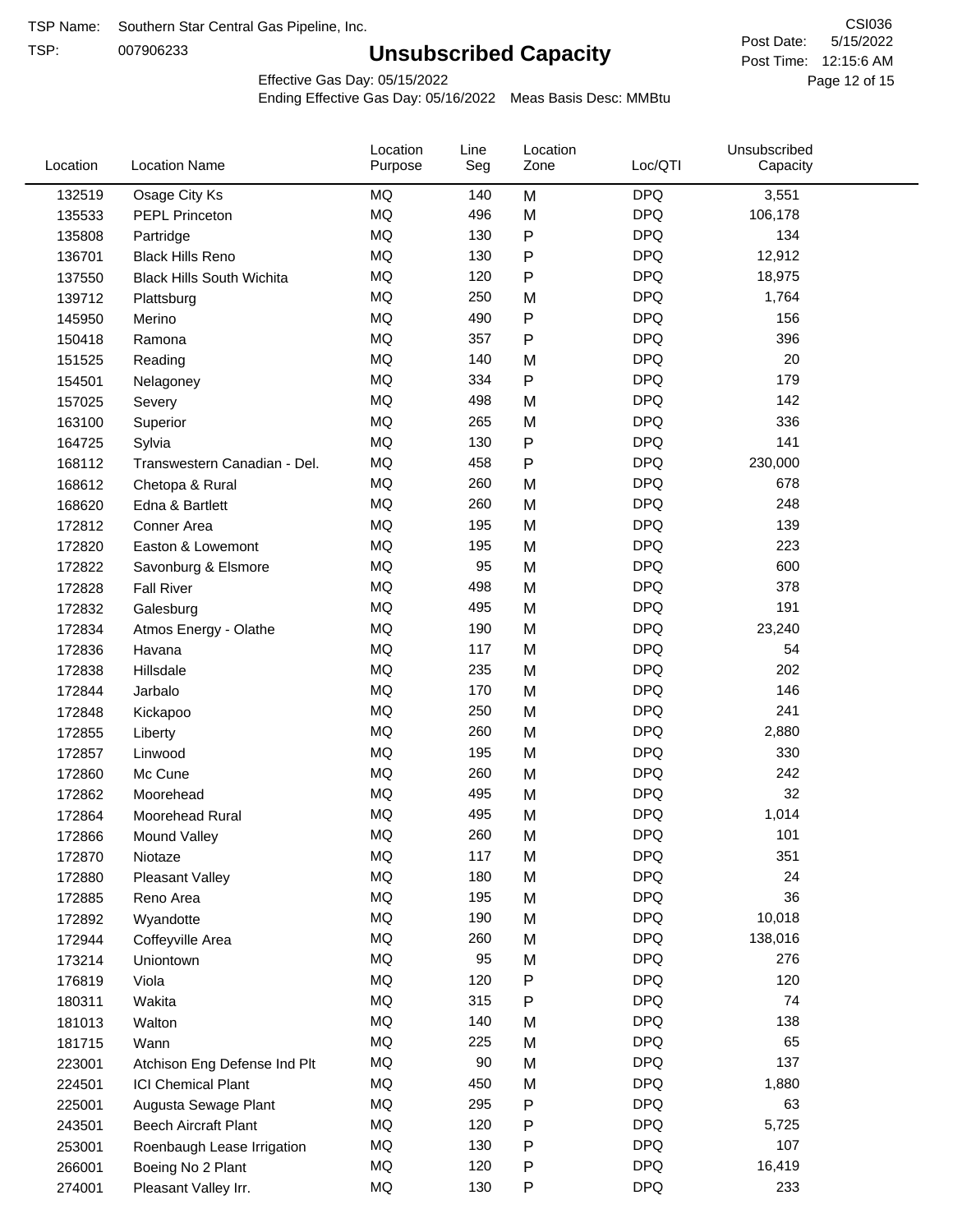TSP:

# **Unsubscribed Capacity**

5/15/2022 Page 13 of 15 Post Time: 12:15:6 AM CSI036 Post Date:

Effective Gas Day: 05/15/2022

| Location | <b>Location Name</b>            | Location<br>Purpose | Line<br>Seg | Location<br>Zone | Loc/QTI    | Unsubscribed<br>Capacity |  |
|----------|---------------------------------|---------------------|-------------|------------------|------------|--------------------------|--|
| 285501   | <b>Buildex Haydite Plant</b>    | MQ                  | 250         | M                | <b>DPQ</b> | 8,075                    |  |
| 290301   | So Ks & Ok Rr Depot Store &     | MQ                  | 177         | M                | <b>DPQ</b> | 2                        |  |
| 297501   | Cargill Salt                    | MQ                  | 315         | Ρ                | <b>DPQ</b> | 639                      |  |
| 298001   | Carlson Prodts Mfg Plant        | MQ                  | 120         | Ρ                | <b>DPQ</b> | 185                      |  |
| 303701   | Central Plain Feedyard          | MQ                  | 315         | P                | <b>DPQ</b> | 151                      |  |
| 310001   | Church SW Irrigation            | MQ                  | 130         | $\mathsf{P}$     | <b>DPQ</b> | 60                       |  |
| 329401   | Phillips 66 Ponca City Refinery | MQ                  | 335         | $\mathsf{P}$     | <b>DPQ</b> | 10,000                   |  |
| 332501   | Lawrence Plt Atmos              | MQ                  | 195         | M                | <b>DPQ</b> | 64,427                   |  |
| 334101   | Copeland RE Irrigation          | <b>MQ</b>           | 130         | ${\sf P}$        | <b>DPQ</b> | 60                       |  |
| 354001   | Derstein Irrigation             | MQ                  | 130         | P                | <b>DPQ</b> | 60                       |  |
| 355001   | Detrixhe S Irrigation           | MQ                  | 458         | P                | <b>DPQ</b> | 66                       |  |
| 363001   | Wilroads Irrigation             | MQ                  | 130         | $\mathsf{P}$     | <b>DPQ</b> | 534                      |  |
| 378501   | <b>Empire Riverton</b>          | <b>MQ</b>           | 260         | M                | <b>DPQ</b> | 32,727                   |  |
| 378502   | <b>Empire Energy Center</b>     | <b>MQ</b>           | 455         | M                | <b>DPQ</b> | 99,068                   |  |
| 378503   | <b>Empire Stateline South</b>   | MQ                  | 260         | M                | <b>DPQ</b> | 35,000                   |  |
| 378504   | <b>Empire Stateline North</b>   | MQ                  | 260         | M                | <b>DPQ</b> | 61,589                   |  |
| 383501   | <b>FMC Chemical Plant</b>       | MQ                  | 195         | M                | <b>DPQ</b> | 4,709                    |  |
| 385001   | Farley Machine Shop             | MQ                  | 45          | $\mathsf{P}$     | <b>DPQ</b> | 61                       |  |
| 387001   | PCS Phosphate                   | MQ                  | 260         | M                | <b>DPQ</b> | 1,255                    |  |
| 388001   | Dodge City Plt Koch Nitrogen    | MQ                  | 130         | Ρ                | <b>DPQ</b> | 53,235                   |  |
| 411501   | Gaines FD Burkett Lease         | MQ                  | 140         | M                | <b>DPQ</b> | 262                      |  |
| 428601   | Glacier Mckee-Miller-Thrall-Ma  | MQ                  | 140         | M                | <b>DPQ</b> | 126                      |  |
| 433001   | Goodyear Topeka Tire Plant      | MQ                  | 180         | M                | <b>DPQ</b> | 5,724                    |  |
| 435501   | <b>Gospel Church Building</b>   | MQ                  | 195         | M                | <b>DPQ</b> | $\overline{c}$           |  |
| 441300   | Kansas Hugoton                  | 7S                  | 130         | P                | SGQ        | 51,555                   |  |
| 442350   | Sedalia @ Ottawa                | 7S                  | 235         | M                | SGQ        | 904                      |  |
| 442351   | Little Mo                       | 7S                  | 235         | M                | SGQ        | 0                        |  |
| 443150   | <b>Straight Blackwell</b>       | 7S                  | 315         | ${\sf P}$        | SGQ        | 0                        |  |
| 443151   | Waynoka Lateral                 | 7S                  | 315         | P                | SGQ        | 102,337                  |  |
| 443152   | Straight Blackwell @ Beaver     | 7S                  | 315         | P                | SGQ        | 47,725                   |  |
| 443800   | <b>Edmond Blackwell</b>         | 7S                  | 380         | Ρ                | SGQ        | 284                      |  |
| 443851   | LS385 Delivery Constraint       | 7S                  | 385         | Ρ                | SGQ        | 134,541                  |  |
| 444001   | West Edmond                     | 7S                  | 400         | P                | SGQ        | 2,440                    |  |
| 444003   | South Maysville Delivery        | 7S                  | 400         | P                | SGQ        | 105,412                  |  |
| 444550   | Saginaw CS Area Deliveries      | 7S                  | 455         | M                | SGQ        | 71,239                   |  |
| 444580   | Canadian Blackwell              | 7S                  | 458         | Ρ                | SGQ        | 0                        |  |
| 444581   | Canadian Blackwell @            | 7S                  | 458         | $\mathsf{P}$     | SGQ        | 104,611                  |  |
| 444582   | Canadian Blackwell @ Mutual     | 7S                  | 458         | Ρ                | SGQ        | 0                        |  |
| 444901   | <b>Rawlins Hesston Delivery</b> | 7S                  | 490         | P                | SGQ        | 122,424                  |  |
| 444902   | <b>Riner Delivery</b>           | 7S                  | 490         | Ρ                | SGQ        | 185,693                  |  |
| 445538   | Montezuma CS                    | MV                  | 130         | P                | <b>MLQ</b> | 53,201                   |  |
| 445569   | <b>Riner CS</b>                 | MV                  | 490         | P                | <b>MLQ</b> | 0                        |  |
| 445577   | Levant CS                       | MV                  | 490         | $\mathsf{P}$     | <b>MLQ</b> | 384                      |  |
| 449003   | Edmond CS w/o OK                | MV                  | 400         | $\mathsf{P}$     | <b>MLQ</b> | 1,763                    |  |
| 462001   | <b>Heartland Cement Plant</b>   | MQ                  | 495         | M                | <b>DPQ</b> | 1,046                    |  |
| 465001   | Herzog Cont                     | MQ                  | 250         | M                | <b>DPQ</b> | 3,000                    |  |
| 495501   | Kanopolis Salt Plt Independent  | MQ                  | 265         | M                | <b>DPQ</b> | 61                       |  |
| 519501   | Richie/Ripley                   | MQ                  | 120         | $\mathsf{P}$     | <b>DPQ</b> | 448                      |  |
| 522502   | Lawrence Power Plt              | MQ                  | 180         | M                | <b>DPQ</b> | 138,069                  |  |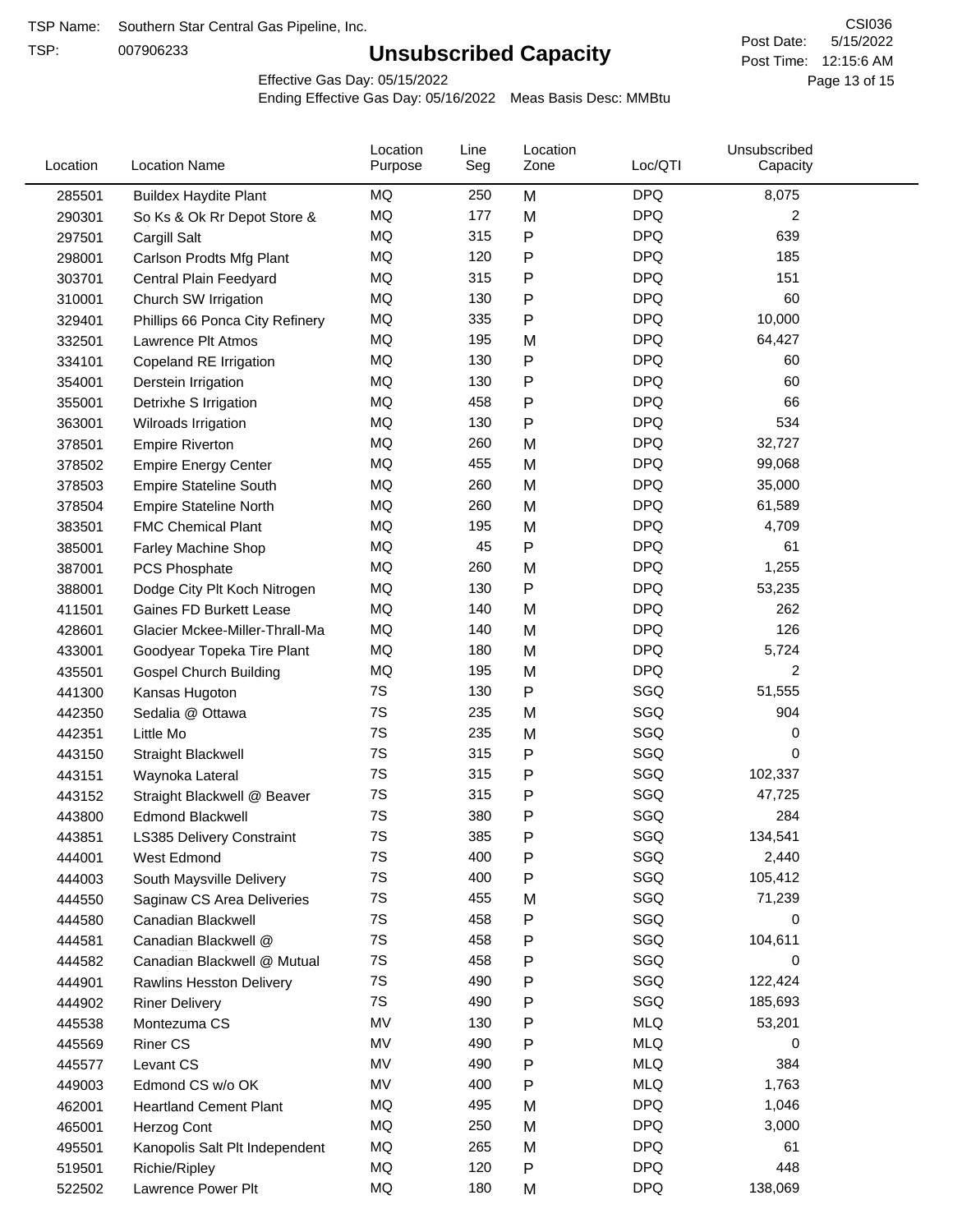TSP:

# **Unsubscribed Capacity**

5/15/2022 Page 14 of 15 Post Time: 12:15:6 AM CSI036 Post Date:

Effective Gas Day: 05/15/2022

| Location | <b>Location Name</b>                     | Location<br>Purpose | Line<br>Seg | Location<br>Zone | Loc/QTI    | Unsubscribed<br>Capacity |  |
|----------|------------------------------------------|---------------------|-------------|------------------|------------|--------------------------|--|
| 526001   | Ks Pen Boiler                            | MQ                  | 195         | M                | <b>DPQ</b> | 805                      |  |
| 526201   | Ks Pen Kitchen                           | MQ                  | 195         | M                | <b>DPQ</b> | 626                      |  |
| 527502   | <b>Black Hills- Lawrence Service</b>     | MQ                  | 195         | M                | <b>DPQ</b> | 46                       |  |
| 527701   | <b>Black Hills- Matfield Green</b>       | MQ                  | 140         | M                | <b>DPQ</b> | 61                       |  |
| 527702   | <b>Black Hills- Towanda Service</b>      | MQ                  | 300         | M                | <b>DPQ</b> | 48                       |  |
| 527704   | <b>Black Hills-Wellington</b>            | MQ                  | 333         | $\mathsf{P}$     | <b>DPQ</b> | 48                       |  |
| 527705   | <b>Black Hills- Belle Plaine Service</b> | MQ                  | 333         | P                | <b>DPQ</b> | 84                       |  |
| 527706   | <b>Black Hills- S Wichita</b>            | MQ                  | 120         | P                | <b>DPQ</b> | 5                        |  |
| 541001   | L&S Beckerview, Inc                      | MQ                  | 90          | M                | <b>DPQ</b> | 137                      |  |
| 544101   | Knight Feedlot                           | MQ                  | 265         | M                | <b>DPQ</b> | 138                      |  |
| 545801   | Jayhawk Chemical Plant                   | MQ                  | 260         | M                | <b>DPQ</b> | 2,313                    |  |
| 560001   | Leavenworth Co Shop Heating              | <b>MQ</b>           | 195         | M                | <b>DPQ</b> | 10                       |  |
| 571001   | <b>Bunge Milling Grain Dryer</b>         | <b>MQ</b>           | 90          | M                | <b>DPQ</b> | 2,354                    |  |
| 588701   | Lyons Wtr Pump Station                   | MQ                  | 45          | $\mathsf{P}$     | <b>DPQ</b> | 61                       |  |
| 592501   | <b>MEC Machine Shop</b>                  | MQ                  | 177         | M                | <b>DPQ</b> | 186                      |  |
| 620001   | Langdon Pump Station                     | MQ                  | 130         | $\mathsf{P}$     | <b>DPQ</b> | 1,000                    |  |
| 630204   | Ralph Green Powerplant                   | MQ                  | 235         | M                | <b>DPQ</b> | 19,500                   |  |
| 633001   | Mo State School Higginsville             | MQ                  | 425         | M                | <b>DPQ</b> | 164                      |  |
| 640001   | Monarch Humboldt Cem Plt                 | MQ                  | 495         | M                | <b>DPQ</b> | 8,127                    |  |
| 654101   | Mull Farms Irrigation                    | MQ                  | 130         | P                | <b>DPQ</b> | 186                      |  |
| 707001   | Oxford Alfala Dehy Plant                 | <b>MQ</b>           | 333         | P                | <b>DPQ</b> | 647                      |  |
| 709501   | <b>ONEOK Hutchinson Frac Plt</b>         | <b>MQ</b>           | 130         | P                | <b>DPQ</b> | 11,186                   |  |
| 719001   | Petrolite Wax Refinery                   | MQ                  | 357         | P                | <b>DPQ</b> | 4,930                    |  |
| 720001   | Woolaroc Lodge Phillips F                | MQ                  | 357         | $\mathsf{P}$     | <b>DPQ</b> | 168                      |  |
| 725001   | Harrisonville Prod Phillips Pp           | MQ                  | 235         | M                | <b>DPQ</b> | 1,414                    |  |
| 725602   | Wichita Pump Sta Phillips Ppl            | MQ                  | 120         | P                | <b>DPQ</b> | 641                      |  |
| 731001   | Pines Int'l Dehy Plant                   | MQ                  | 195         | M                | <b>DPQ</b> | 273                      |  |
| 739001   | Danny D. & Susan J. Post                 | MQ                  | 130         | P                | <b>DPQ</b> | 60                       |  |
| 753501   | Quivira Country Club House               | MQ                  | 190         | M                | <b>DPQ</b> | 121                      |  |
| 753701   | <b>ONEOK Medford</b>                     | MQ                  | 458         | P                | <b>DPQ</b> | 44,700                   |  |
| 813001   | Wineteer School 260                      | MQ                  | 295         | P                | <b>DPQ</b> | 203                      |  |
| 813401   | Grant School 497                         | <b>MQ</b>           | 195         | M                | <b>DPQ</b> | 45                       |  |
| 815401   | Minneha Grade School 259                 | MQ                  | 120         | P                | <b>DPQ</b> | 185                      |  |
| 846001   | Smith D Irrigation                       | MQ                  | 265         | M                | <b>DPQ</b> | 61                       |  |
| 850001   | Snook M Irrigation                       | MQ                  | 130         | P                | <b>DPQ</b> | 44                       |  |
| 865001   | Southwest Elect Mfg Plant                | MQ                  | 400         | $\mathsf{P}$     | <b>DPQ</b> | 394                      |  |
| 875001   | Stahl Spec Aluminum Alloy                | MQ                  | 235         | M                | <b>DPQ</b> | 4,936                    |  |
| 877001   | St Dept Boys Indust School               | MQ                  | 180         | M                | <b>DPQ</b> | 407                      |  |
| 910001   | <b>Total Ark City Oil Refinery</b>       | MQ                  | 333         | M                | <b>DPQ</b> | 203                      |  |
| 926501   | <b>Urschel DR Irrigation</b>             | MQ                  | 458         | ${\sf P}$        | <b>DPQ</b> | 256                      |  |
| 928001   | Mcconnell Air Force Base                 | MQ                  | 295         | P                | <b>DPQ</b> | 7,803                    |  |
| 929201   | Ft. Leavenworth Army Base                | MQ                  | 250         | M                | <b>DPQ</b> | 18,888                   |  |
| 932001   | Leavenworth Penitentiary                 | MQ                  | 250         | M                | <b>DPQ</b> | 3,206                    |  |
| 934201   | Va Admin Center                          | MQ                  | 195         | M                | <b>DPQ</b> | 6,827                    |  |
| 962001   | Sunflower Electric - Judson              | MQ                  | 130         | ${\sf P}$        | <b>DPQ</b> | 70,924                   |  |
| 990001   | Yost LM Irrigation                       | MQ                  | 265         | M                | <b>DPQ</b> | 61                       |  |
| 999000   | PMI - Prod to Mkt Interface              | MQ                  | 909         | P                | <b>DPQ</b> | 0                        |  |
| 999000   | PMI - Prod to Mkt Interface              | M <sub>2</sub>      | 909         | M                | <b>RPQ</b> | 0                        |  |
| 999001   | Rawlins-Hesston P/M Interface            | MQ                  | 490         | ${\sf P}$        | <b>DPQ</b> | 180,938                  |  |